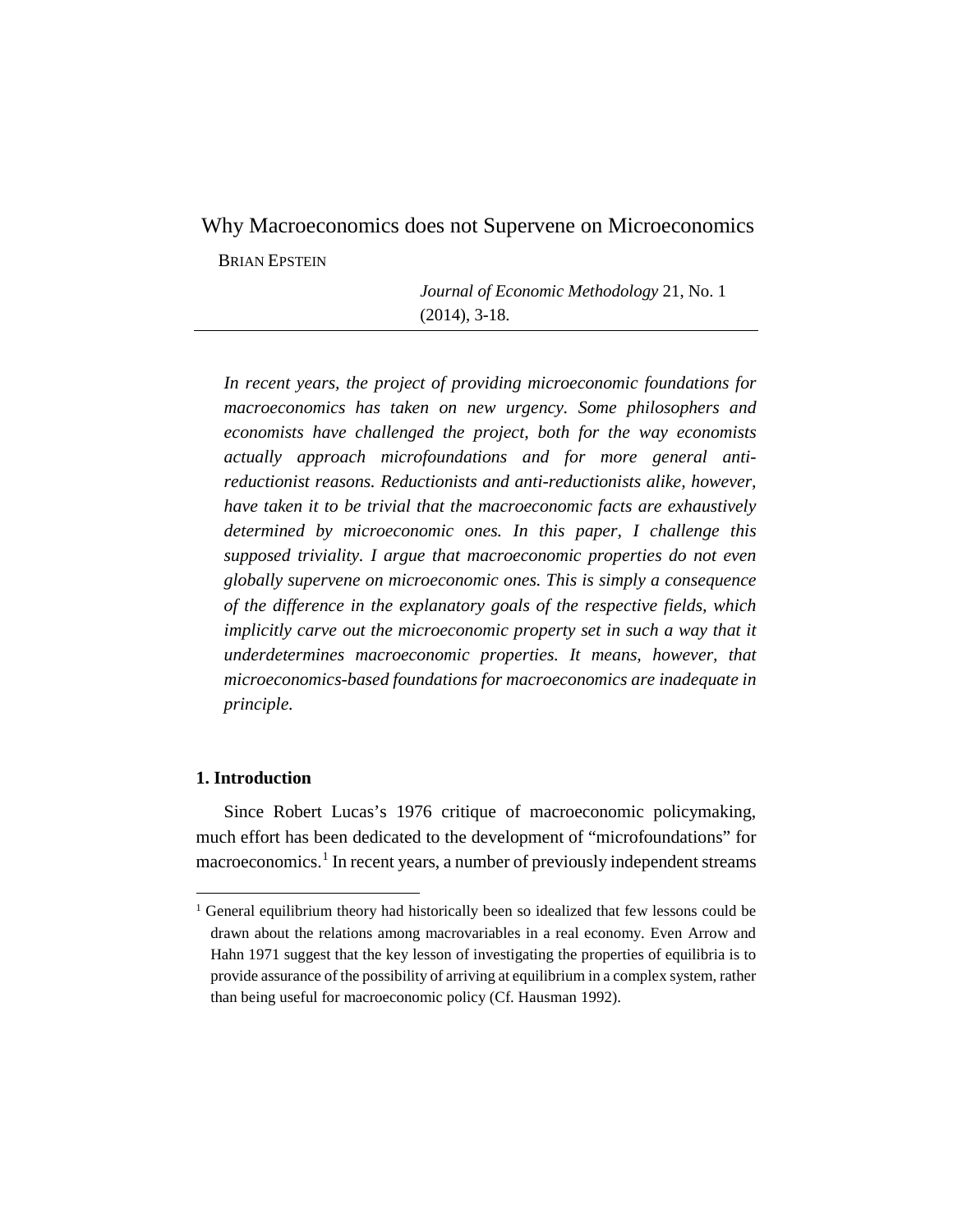of microeconomic modeling — e.g., models of risk and incomplete information, incomplete markets, monetary phenomena, price and labor inflexibility, and departures from rationality — have begun to converge. Among these newly integrated models are real business cycle models, new Keynesian models, and others now falling under the rubric of dynamic stochastic general equilibrium (DSGE) theory. These advances have seemed to many people to hold great promise in delivering genuine microeconomic models of macroeconomic properties.

Nonetheless, there remains a good deal of skepticism among philosophers of economics with respect to the microfoundations project. The most common criticisms have been leveled against the use of "representative agents" in these models.[2](#page-1-0) Representative agent models have been criticized by a number of economists and philosophers, including Kirman, Nelson, Janssen, Hartley, Kincaid, and Hoover.<sup>[3](#page-1-1)</sup> Criticism of representative agent models is often part of a larger critique of microfoundations as well. Many philosophers and economists are pluralists about explanation, and doubt the utility or necessity of microfoundations. It is not universally held that useful or robust or explanatory macroeconomic models do require microfoundations, despite Lucas's arguments.

A stronger critical stance is to doubt the possibility of microfoundations for

<span id="page-1-0"></span> $2$  This involves treating agents as an aggregate of homogeneous "representative" individuals, which has properties averaged over the population. Without idealizing agents as a representative agent, the problem of aggregating individual preferences and consumption is often analytically intractable.

<span id="page-1-1"></span><sup>3</sup> [Nelson 1986;](#page-28-0) [Kirman 1992;](#page-27-0) Janssen 1993; Hartley 1997; [Kincaid 1997;](#page-27-1) Hoover 2001a; Hoover 2006. The self-conscious employer of the representative agent model holds out the hope that even though it is possible for aggregated preferences to be ill-behaved, that they will not be. A critic will regard representative agent models to be poor idealizations, but different skeptics may draw diametrically opposed conclusions from this. Some hold that it militates for a more sophisticated approach to microfoundations, and indeed, some recent work on DSGE models has begun to incorporate heterogeneous agents. Others hold that it is evidence that microfoundational projects are a pipe dream.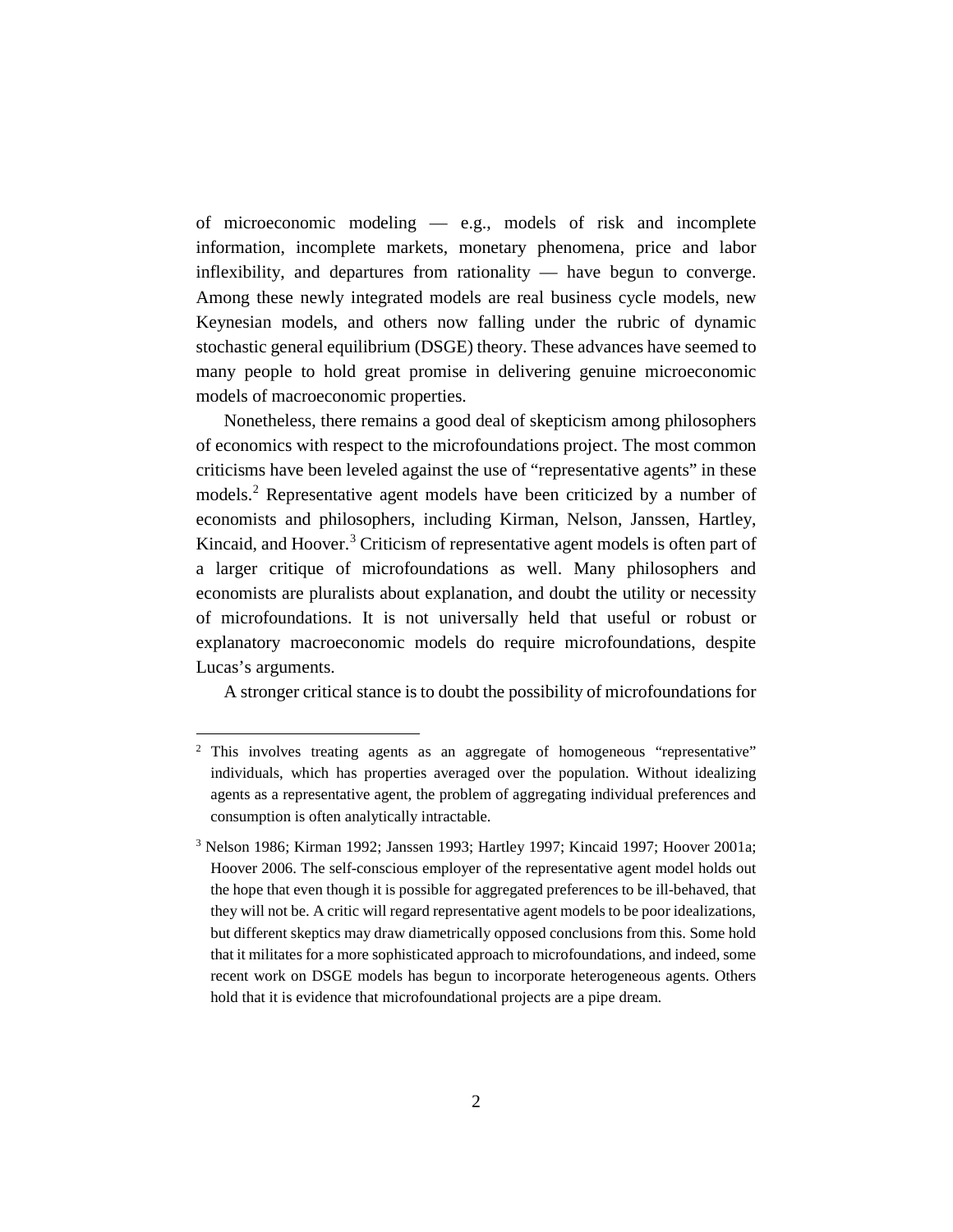macroeconomics altogether. This sort of skepticism is often based on similar considerations as skepticism about reduction in other special sciences. Arguments against reducibility of a high level domain ("domain A") on a lowlevel domain ("domain B") typically hold that there is a gap between (1) the *ontological determination* of entities and properties in domain A by entities and properties in domain B, and (2) the *explainability or identification* of events or generalizations in domain A in terms of those in domain B. It is commonly conceded, for instance, that chemical properties supervene on those of physics, but that nonetheless there may be barriers to the reduction of chemical properties to the properties of physics.

Arguments for the compatibility of supervenience with non-reducibility are by now familiar enough that they have become the default route for skepticism about reduction. Many anti-reductionists about macroeconomics, in fact, emphasize the supervenience of macroeconomics on microeconomics, on their way to pointing out that supervenience does not entail reducibility. For instance, Hoover 1995 and Kincaid 1998 both stress this point: they argue against the reducibility of macroeconomics to microeconomics, while holding that macroeconomics does supervene on microeconomics.

Since one can deny the reducibility of theories of domain A to theories of domain B without denying the supervenience of domain A on domain B, it is rare even to bother assessing the supervenience claim.<sup>[4](#page-2-0)</sup> As applied to economics, it is almost universally held that while the provision of microfoundations for macroeconomics is difficult in practice if not impossible in principle, nonetheless the supervenience of macroeconomic phenomena on microeconomic phenomena is trivial.<sup>[5](#page-2-1)</sup>

<span id="page-2-0"></span><sup>&</sup>lt;sup>4</sup> In some cases this claim has been discussed at length, such as in teleofunctional accounts of biological properties, which deny that certain biological properties supervene on synchronic supervenience bases.

<span id="page-2-1"></span><sup>5</sup> Not everyone assumes it is trivial. Kevin Hoover explicitly argues for supervenience and against reducibility, in Hoover 1995; Hoover 2001b; Hoover 2001a; Hoover 2006. And as I discuss below, Julian Reiss challenges it.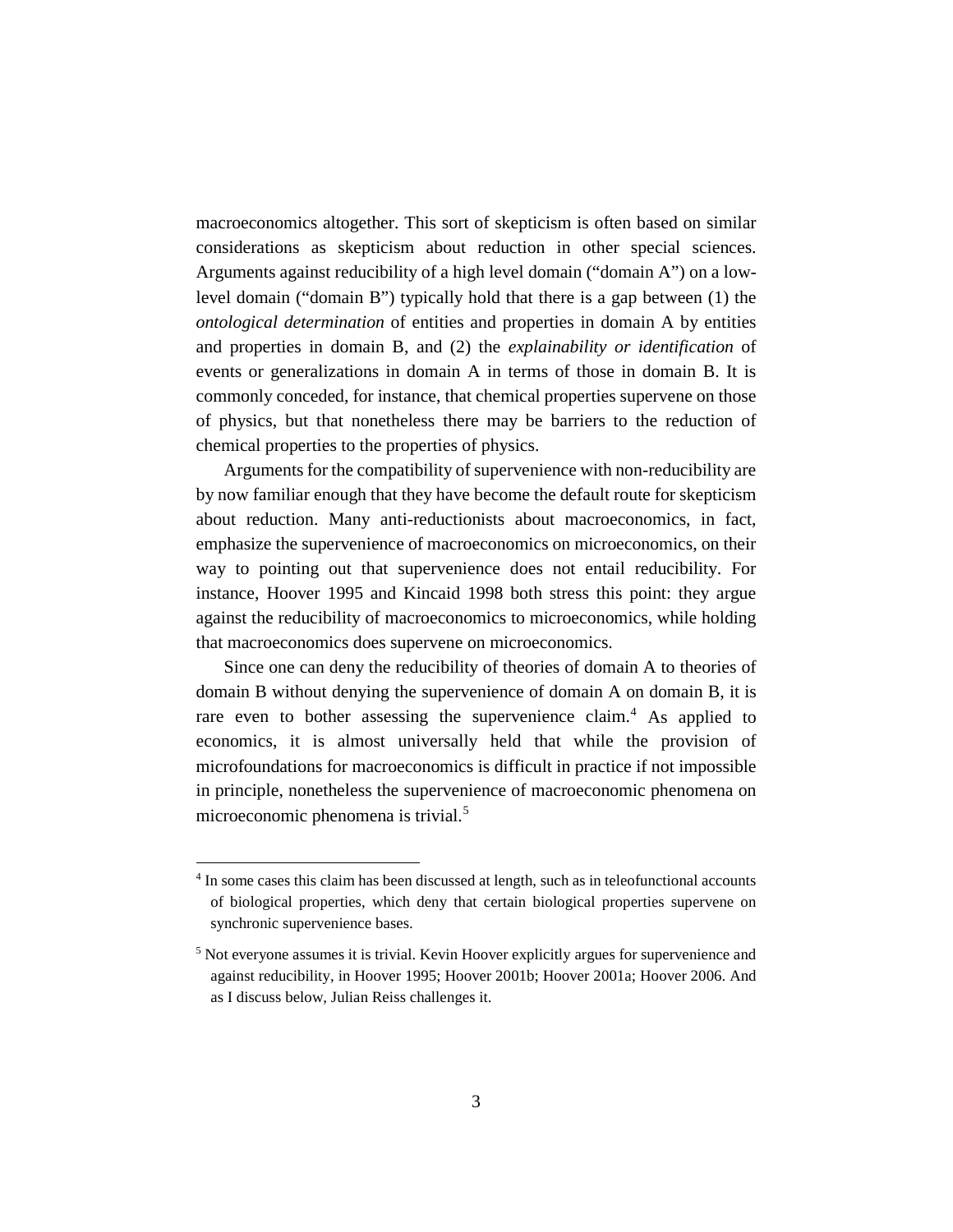My aim in this paper is to argue that this supposed triviality is in fact false. Microeconomic properties fail to exhaustively determine the macroeconomic properties.

This claim, it may seem, is absurd, heretical, mysterious. If microeconomic properties do not suffice to determine the macroeconomic ones, what does? The spirit of society? But the point is not particularly mysterious, nor does it mean that macroeconomics is ontologically "free-floating" or that it involves a dualistic ontology or some Hegelian spirit-world. It is rare, in fact, for one special science to supervene on another special science. Supervenience failure is simply a consequence of the difference in the explanatory goals of the respective fields, which implicitly carve out the microeconomic property set in such a way that it underdetermines macroeconomic properties. This is not a shortcoming, but a reasonable outcome of the implicit design principles behind microeconomics. Clarifying the different goals of micro and macroeconomics, we should not even expect macroeconomics to supervene on microeconomics. That is not to say that microeconomics could not be expanded, beyond the way it is currently conceived of and practiced. An appropriate expansion of the domain of microeconomics — and correspondingly, the set of properties that count as the microeconomic ones — could suffice for macroeconomics to supervene on it. It is beyond the scope of this paper to consider how and whether microeconomics could be reasonably expanded in this way, and what tradeoffs such an expansion might involve. The aim of the present argument is to take a generous but realistic picture of the domain of microeconomics as it is practiced and conceived of, and show that the domain of macroeconomics does not supervene on it.

Elsewhere I have argued for a different but related claim, so let me point out the contrast up front. In Epstein 2009, I argue against the thesis of "ontological individualism," i.e., against the claim that social properties supervene on individualistic properties. The claim and the strategy in that paper are related to this one, but there are important differences. One difference, of course, is that not all social properties are macroeconomic properties, so it is possible for ontological individualism to fail even if all macroeconomic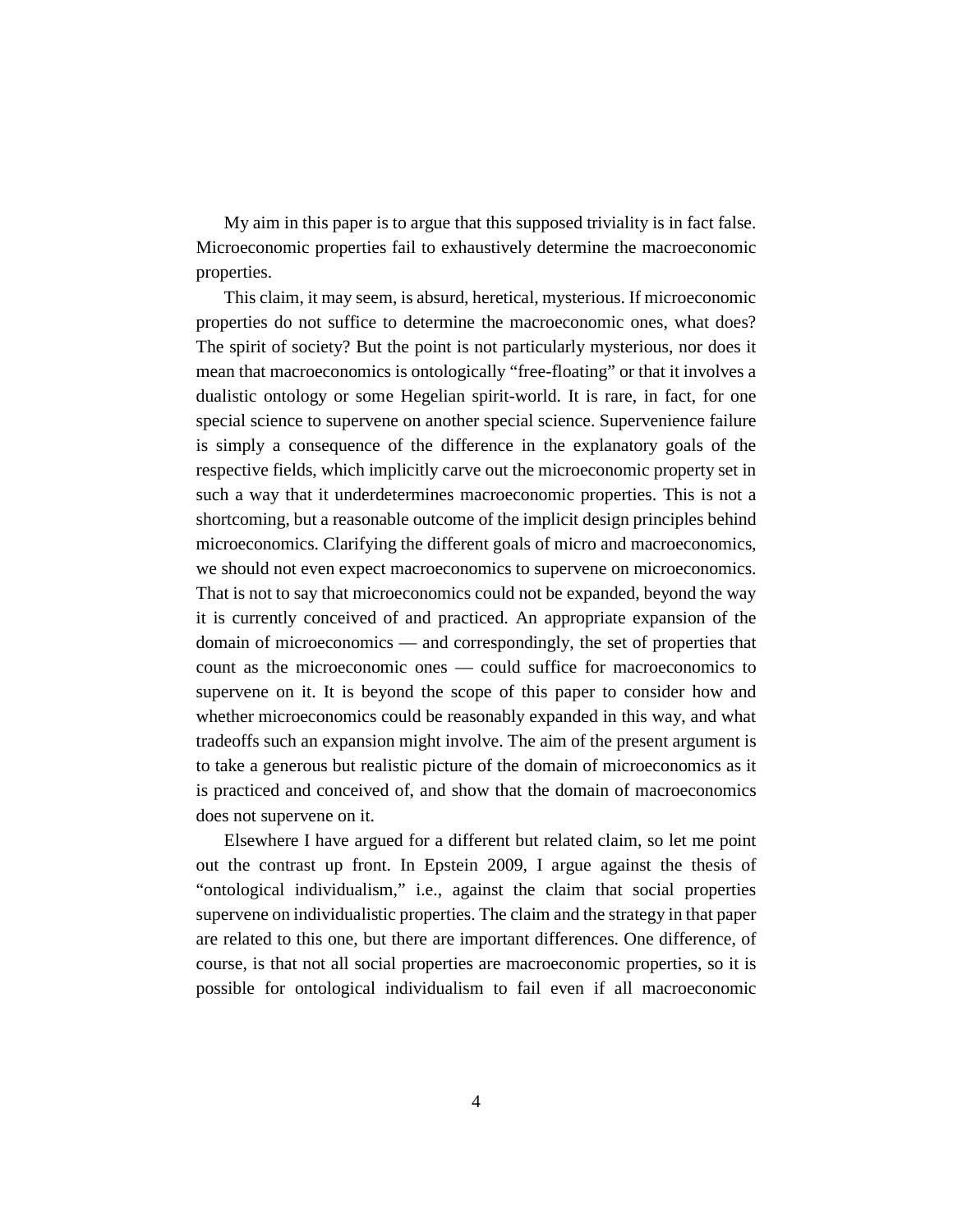properties supervene on individualistic properties. More important, however, is that the microeconomic properties are plausibly a bigger set than the individualistic properties. Some people, for instance, construe individualism to involve only the psychological properties of individual people. Some construe it to involve only intrinsic properties. Some have broader conceptions of what individualistic properties are. But there can be no doubt that microeconomic properties include not just people, but our resource bundles, certain things we come in contact with, and so on.

In short, because the set of macroeconomic properties (our domain A) is plausibly a subset of the social properties, and because the set of microeconomic properties (our domain B) is plausibly a superset of the individualistic properties, it could easily be the case that macroeconomics does supervene on microeconomics, even granting that all the arguments in Epstein 2009 are correct. To evaluate whether macroeconomics supervenes on microeconomics, we have to actually look at the sciences and their domains, and extract an understanding of what the supervenience claim is and how the supervenience base in particular should be construed.

#### **2. Preliminaries on supervenience**

 $\overline{a}$ 

It is generally agreed that the supervenience relation is a useful way of understanding important necessary conditions for the "exhaustive determination" of a set of properties by another set.<sup>[6](#page-4-0)</sup> There are, however, many varieties of supervenience, so in evaluating the supervenience of macroeconomic properties on microeconomic ones, we need to be clear on which variety is involved in the claim. Although the most common form of

<span id="page-4-0"></span><sup>6</sup> Supervenience is not generally regarded as sufficient to capture the full "ontological dependence" relation, as supervenience involves a modal covariation, while ontological dependence arguably involves essentiality rather than only necessity (cf. Fine 1994). Still, modal covariation seems to be a necessary even if insufficient condition for ontological dependence.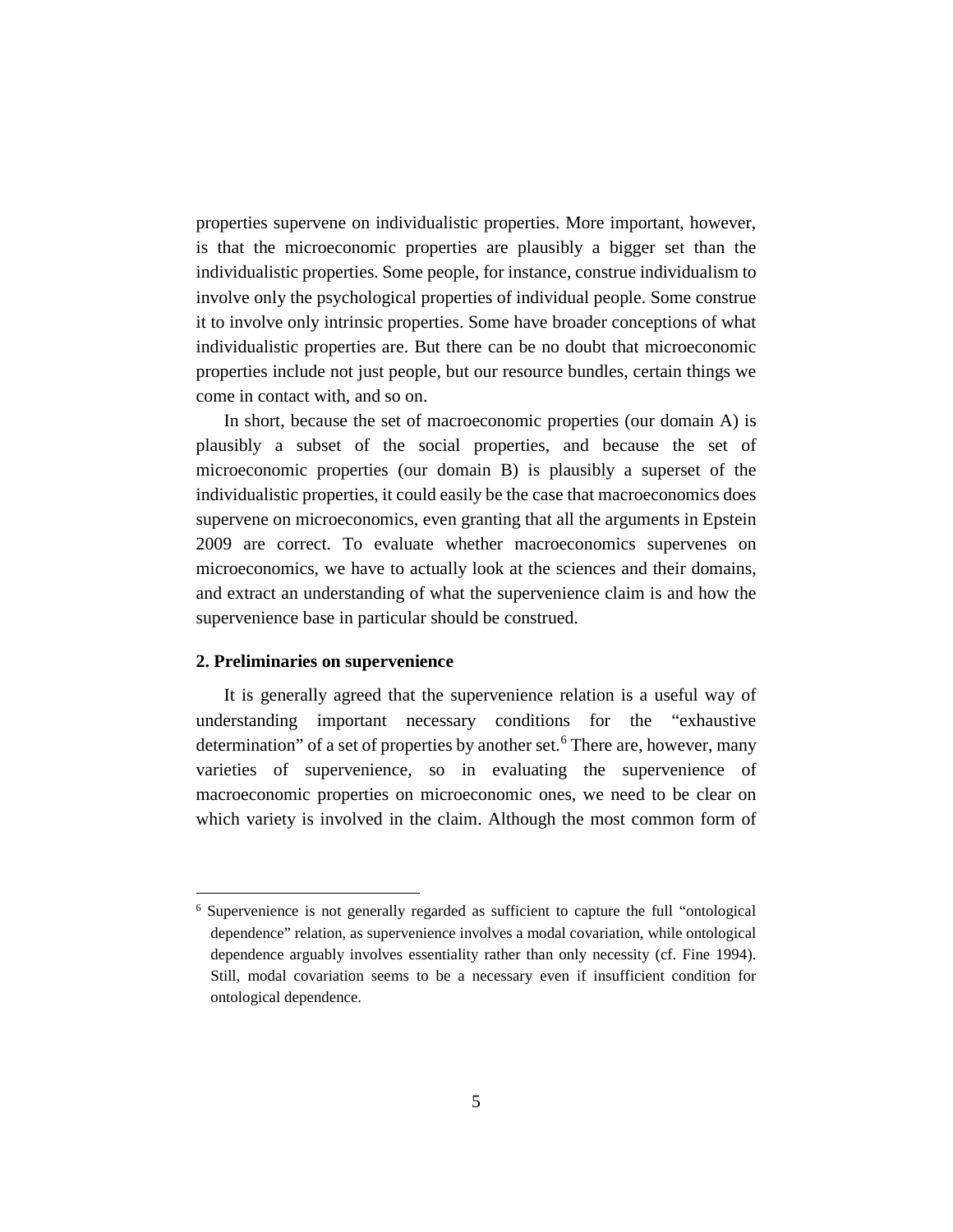supervenience is local supervenience,<sup>[7](#page-5-0)</sup> it is widely recognized that social properties do not locally supervene on individualistic properties in general.<sup>[8](#page-5-1)</sup> And the same arguments easily apply to economic properties, so it turns out to be rather obvious that macroeconomic properties do not locally supervene on microeconomic ones. Instead, to interpret the claim of determination and exhaustion of macroeconomics by microeconomics charitably, it should be taken to involve the weaker claim of global supervenience.

On Jaegwon Kim's definition, A-properties supervene globally on Bproperties just in case if two worlds  $w_1$  and  $w_2$  are as a whole B-indiscernible, then they are A-indiscernible.<sup>[9](#page-5-2)</sup> To apply it to the present case: Macroeconomic properties globally supervene on microeconomic properties just in case if two worlds  $w_1$  and  $w_2$  are microeconomically indiscernible, then they are macroeconomically indiscernible. To test for supervenience, we must set up two worlds or circumstances that have the same microeconomic properties and show that nonetheless they may have different macroeconomic properties.

We often speak of the supervenience of a scientific field on another scientific field, such as of psychology on neurology, or chemistry on physics. To be precise, however, supervenience is not a relation between theories or sets of theories. Instead, it is usually understood as a relation between sets of properties and other sets of properties.[10](#page-5-3) This becomes a complication when we

<span id="page-5-0"></span> $7$  On Jaegwon Kim's definition, A-properties supervene locally on B-properties just in case for every pair of objects x and y, if x and y are B-indiscernible then they are Aindiscernible. Cf. Kim 1984. This is also known as "individual supervenience," but that term is potentially confusing in the present context.

<span id="page-5-1"></span><sup>8</sup> Currie 1984; [Pettit 2003;](#page-28-1) Epstein 2009.

<span id="page-5-2"></span><sup>&</sup>lt;sup>9</sup> There is a variety of interpretations of global supervenience, turning on how we are to understand the indiscernibility of worlds. (Cf[. Sider 1999;](#page-28-2) Bennett 2004[; Shagrir 2002\)](#page-28-3). But discriminating among these complicates the discussion, and all of them will fail for the same reason, in the present context.

<span id="page-5-3"></span><sup>&</sup>lt;sup>10</sup> Some audiences encountering this material have been unclear about this point. The most widely used definitions of supervenience are in Kim 1984 and Kim 1987. McLaughlin and Bennett give an excellent overview of the variants of supervenience in [McLaughlin](#page-28-4)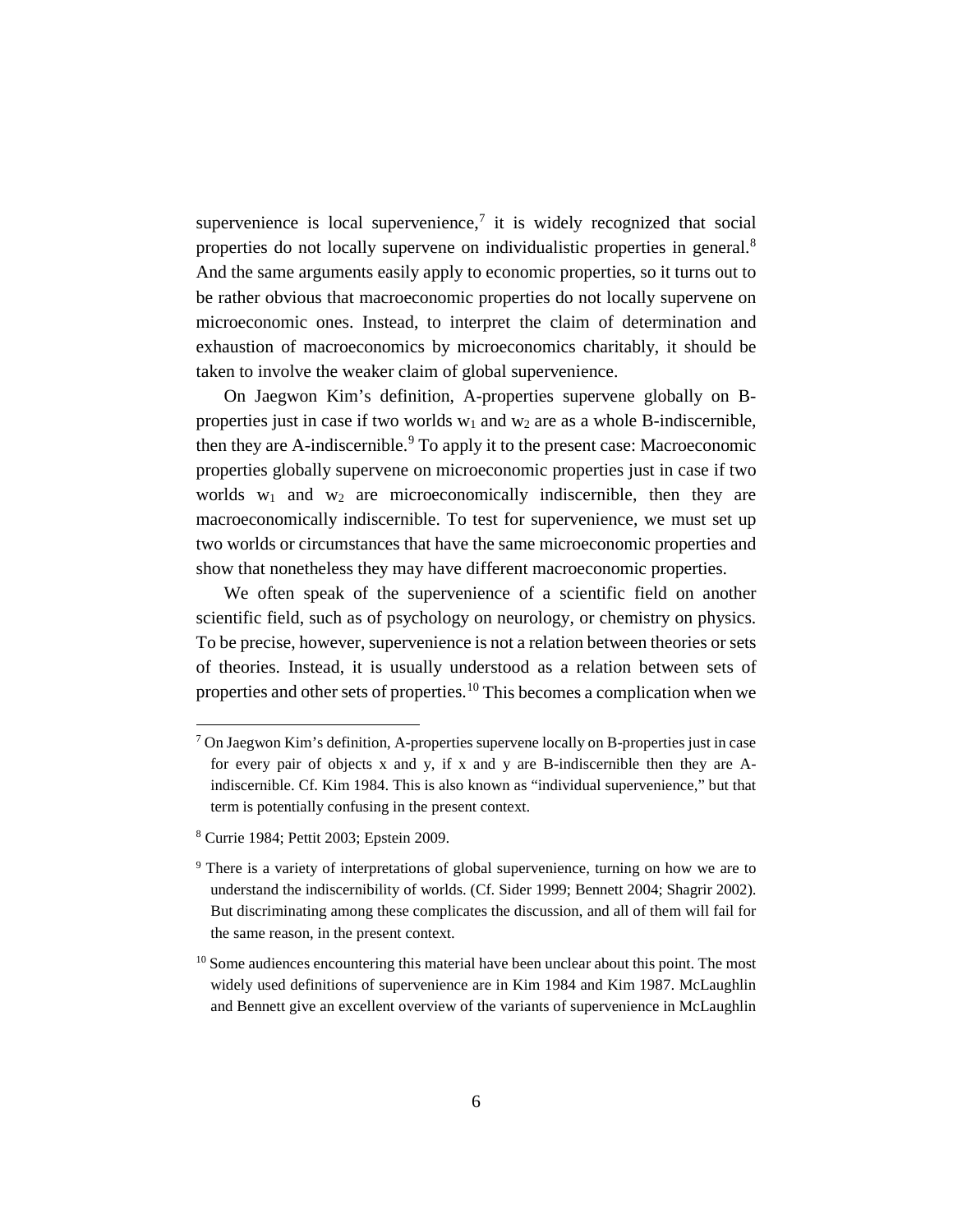deal with a field or approach or sort of theory like microeconomics, whose domain is not well specified. In many ways, the crux of the issue is figuring out what the microeconomic properties are — that is, the "supervenience base" on which macroeconomic properties are taken to supervene.<sup>[11](#page-6-0)</sup> If the set of microeconomic properties is too broadly understood, then it can even be stretched so far as to trivialize any reduction claims. If it is too narrowly understood, on the other hand, then a supervenience claim will fail without being given a fair chance.

 $\overline{a}$ 

<span id="page-6-0"></span><sup>11</sup> Similarly, if we are interested, for instance, in assessing whether a biological property holding at time t supervenes on chemistry, then it becomes important to determine whether the facts about chemistry or the chemical properties in question include only the chemical properties of the world at t, or the chemical properties at the times preceding t as well. If biological properties are historical, as many philosophers of biology have taken them to be, then they clearly will require historical properties to be included in the supervenience base as well. Clarifying just what the chemical properties are is the greatest part of ascertaining whether biological properties do or do not supervene on them.

and Bennett 2005. Some people have wondered if it is not events, rather than properties, that are typically taken to as the sets of supervening and subvening entities. In his early discussions of supervenience, Davidson does in fact speak of the supervenience of events; but he glosses it in terms of property supervenience. Kim has likewise spoken of fact supervenience, but again glosses it in terms of property supervenience. The supervenience of objects is also typically cast in terms of property supervenience, for a given object N employing the identity property *being N.* Other people have worried about talk of properties, and are more comfortable speaking of economic predicates rather than properties. Since predicates are linguistic items, however, there are two ways of understanding what we might mean by the supervenience of predicates. The reasonable way again is as property supervenience, where we take predicates to refer to properties, and then understand the supervenience of a predicate-set on another predicate-set as the supervenience of the set of properties denoted by the first predicateset on the set of properties referred to by the second. If someone is genuinely interested in the supervenience of predicates themselves, then since predicates are linguistic items this will be a question for linguistics, rather than the relation between two domains of economics.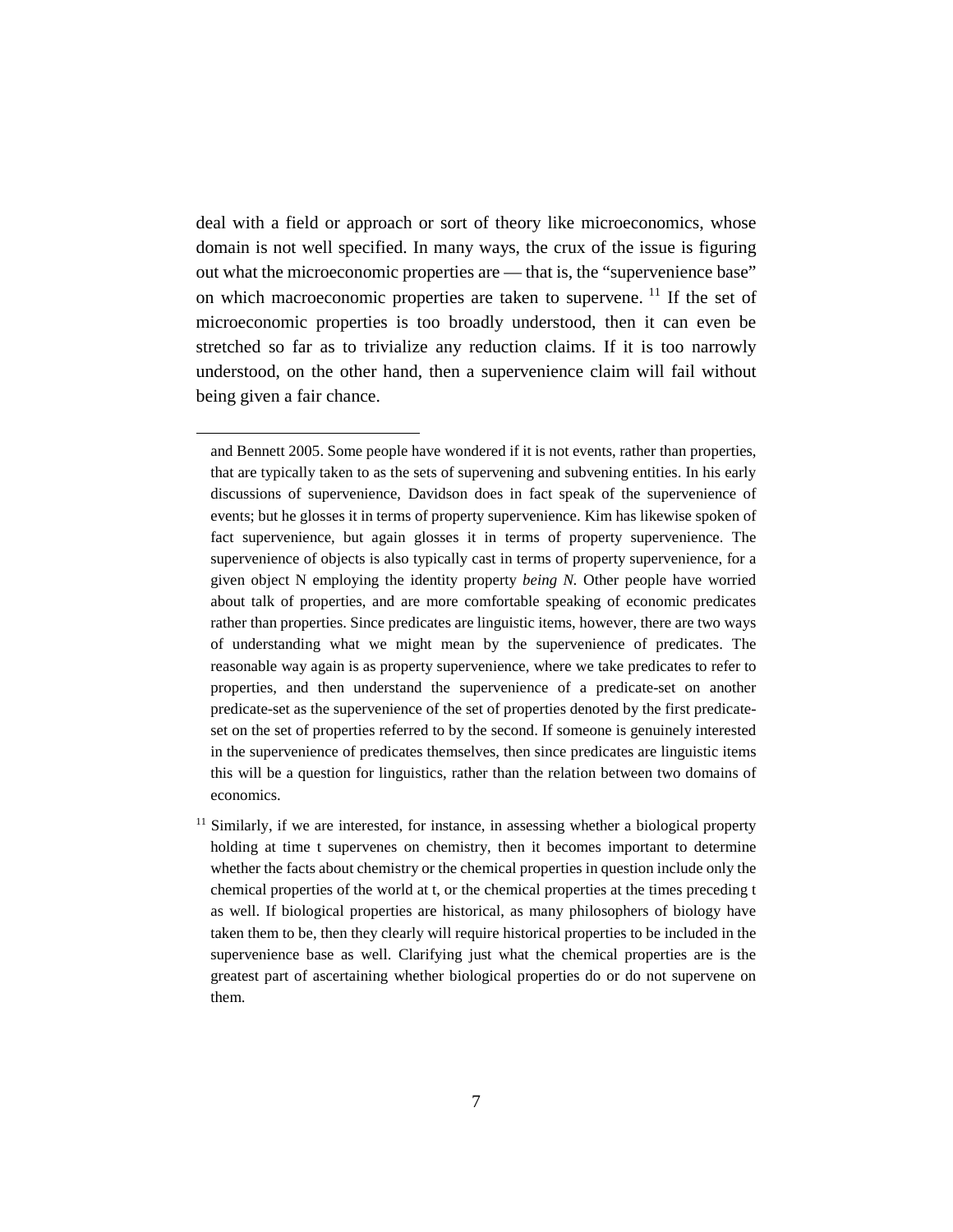In a review of Kevin Hoover's *The Methodology of Empirical Macroeconomics,* Julian Reiss presents the only explicit challenge of which I am aware to the supervenience of macroeconomics on microeconomics.<sup>[12](#page-7-0)</sup> It is helpful to consider the problems with Reiss's understanding of supervenience, so as to clarify exactly what the supervenience claim involves and what it does not.[13](#page-7-1) Reiss makes two points against the supervenience claim:

> *One point is that, clearly, macro entities causally influence micro entities (when, for example, agents react to inflation or recessions or changes in the federal funds rate). This contradicts both the spirit and the letter of supervenience theories.*

> *The second point is that it is not clear whether one would really "fix" the macro entities by "fixing" the micro entities… this is due to the liberty with which macro aggregates are constructed. There is no one way in which, say, the price level can be measured. Importantly, different ways of measuring have different, and in some cases very different, results. These results, in turn, may have effects that spread throughout the economy… Even if one assumes strict determinism at the micro level, copying a microeconomy would not ensure that the history of the duplicate would be identical to the history of the original. In order to ensure that, one would also have to fix the methods of measurement, but this is exactly the "additional bit" macro entities have and whose existence supervenience theorists deny.[14](#page-7-2)*

On the first point, Reiss is mistaken that the ability of macro entities to have causal effects on micro entities is incompatible with, or even in tension with, the letter or spirit of supervenience. For instance, changes in the chemical properties of a bar of iron cause changes in the magnetic fields surrounding the iron, but that does not imply that chemical properties fail to supervene on

<span id="page-7-0"></span><sup>12</sup> [Reiss 2004](#page-28-5)

<span id="page-7-1"></span><sup>&</sup>lt;sup>13</sup> Kevin Hoover has also responded to Reiss in a recent paper (Hoover 2009), pointing out some different issues than I do here.

<span id="page-7-2"></span><sup>14</sup> [Reiss 2004,](#page-28-5) pp. 232-233.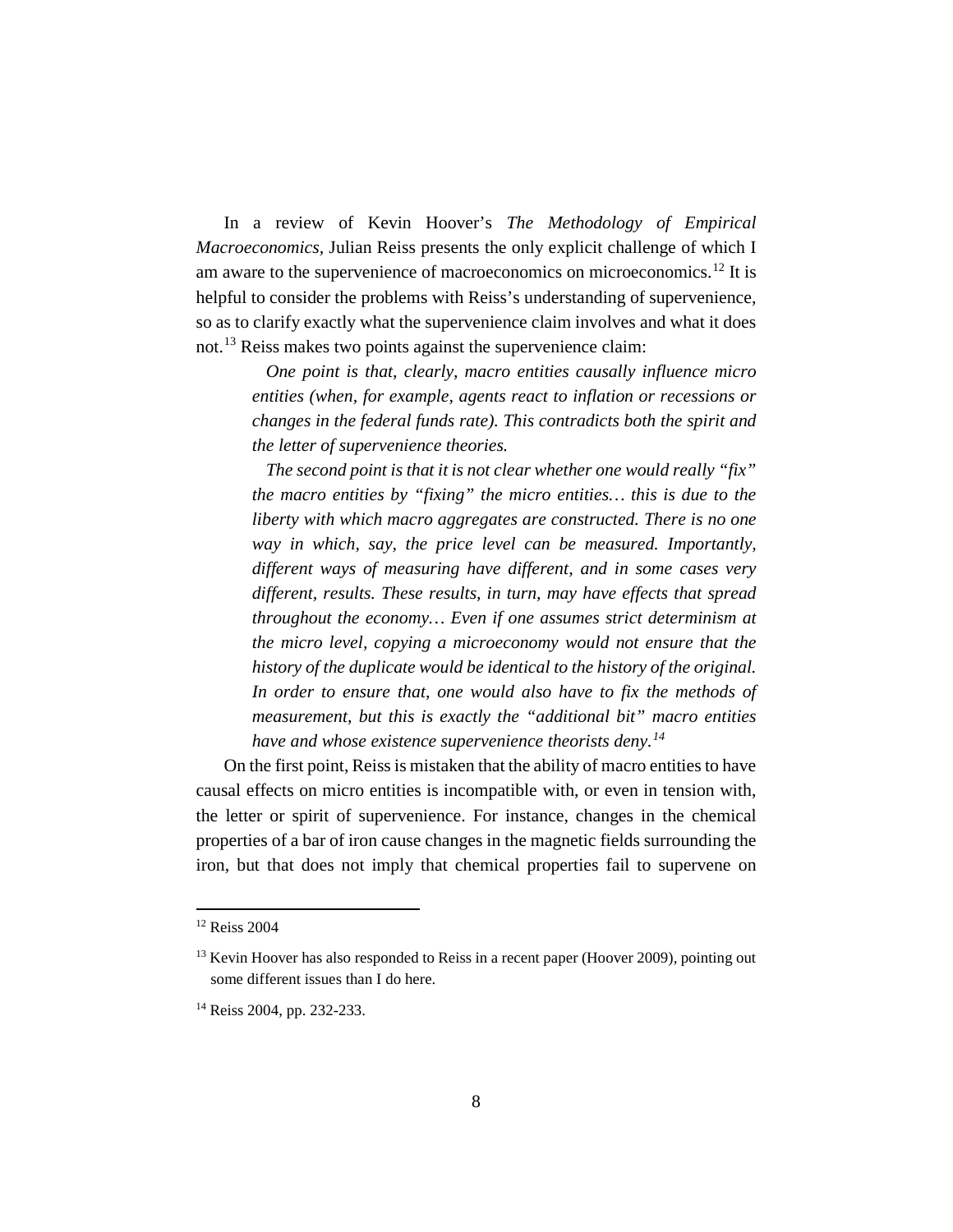physical ones.[15](#page-8-0)

 $\overline{a}$ 

On the second point, the supervenience theorist would presumably allow that historical properties are included in both the microeconomic and macroeconomic supervenience bases. Some theorists might postulate that macroeconomic properties of an entity at time t supervene on its microeconomic properties at t, but that is not required for a global supervenience claim to hold, on a plausible understanding of the micro- and macroeconomic property sets. Moreover, assessing a supervenience claim involves determining whether two worlds,  $w_1$  and  $w_2$ , exemplify the same macroeconomic properties, not whether the inhabitants of the worlds would ascribe the properties to their own situations. A supervenience claim involves the prior delineation of the sets of A-properties and B-properties, which are evaluated across worlds. Reiss states that the effects of a choice of measurement systems, by which macroeconomic properties are chosen, can spread through an economy. But in this case, then either they spread in a way that makes the worlds microeconomically discernible, in which case the worlds are not B-indiscernible in the first place, or else it does not make them microeconomically discernible, in which case it is irrelevant to the supervenience claim whether the inhabitants of the world would ascribe those properties to themselves or not.<sup>[16](#page-8-1)</sup>

<span id="page-8-0"></span><sup>&</sup>lt;sup>15</sup> It may be thought that the "causal exclusion" argument, advanced by Kim and others (e.g. Kim 1998; [Kim 2001\)](#page-27-2) provides some reason to believe in this incompatibility, but this is not correct. The causal exclusion argument involves the incompatibility of five intuitive theses, including both a supervenience and an exclusion thesis. However, the four theses even apart from the supervenience thesis are already mutually inconsistent. (Cf. Kallestrup 2006). Moreover, proponents of the argument diagnose it as implying the failure of one of the other four theses, since it is generally discussed in connection with mental causation, and few would deny the supervenience of the mental on the physical.

<span id="page-8-1"></span><sup>&</sup>lt;sup>16</sup> Hoover points out that certain macroeconomic properties, such as price index levels, may be interpreted in multiple equally useful ways (Hoover 2001a, Hoover 2009). This, however, is compatible with any precisification of such properties still supervening on microeconomic ones.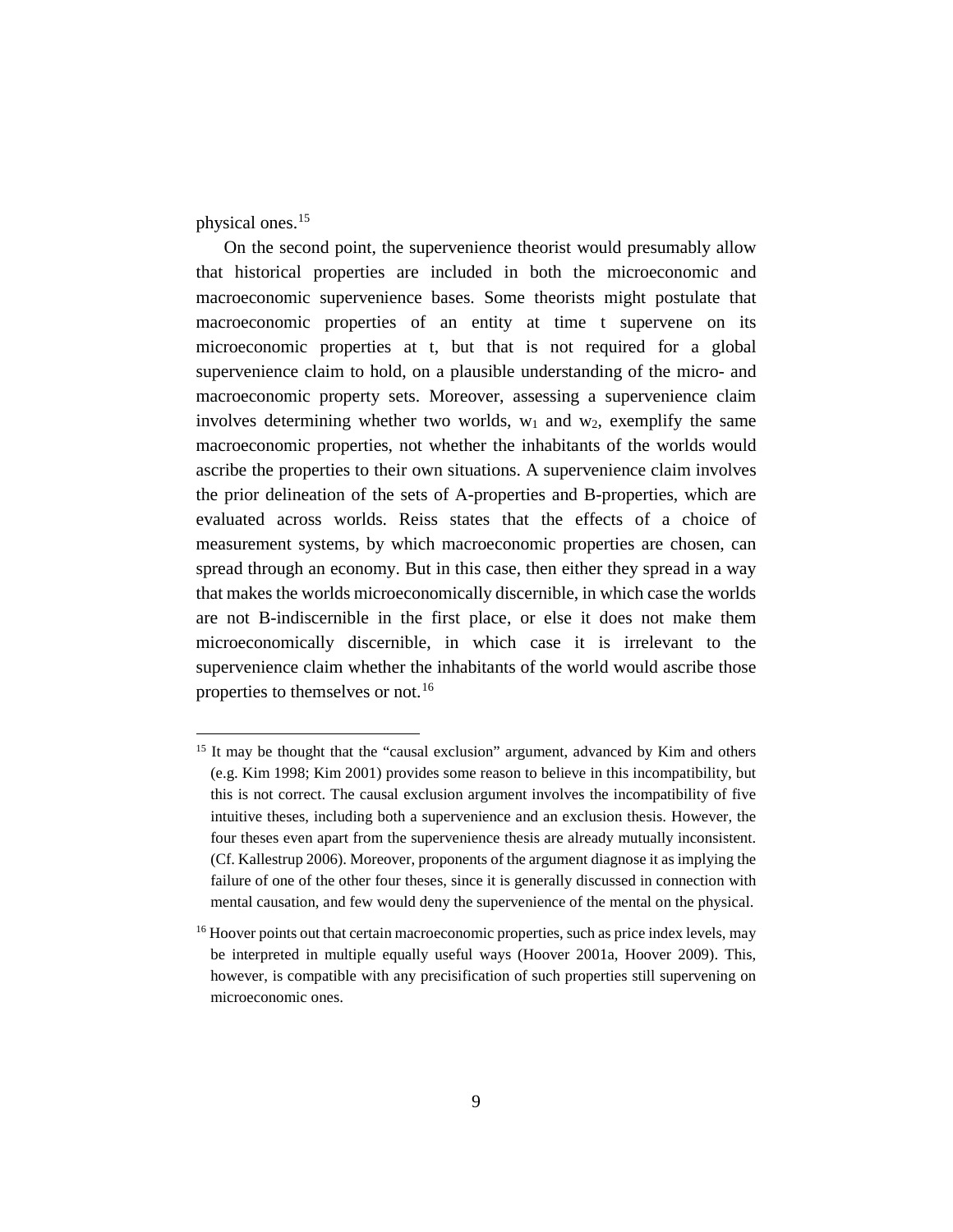Supervenience can thus not be dispensed with so easily. To assess and criticize the claim of supervenience, it must be shown that there can be two situations having exactly the same microeconomic properties, but yet having different macroeconomic properties. The difference cannot be due to a difference in how the properties are defined or understood in the two situations, but rather be based on the fact that macroeconomic properties simply depend on factors beyond the microeconomic ones in the situations.

And, as I mentioned, endorsing supervenience is compatible with rejecting reducibility. It is a standard move for anti-reductionists such as Hoover to endorse supervenience claims, so as to grant the exhaustive determination of the higher-level property set by the lower-level one, while nonetheless arguing that that determination does not imply reducibility.

It is important to note that although supervenience does not entail reducibility, the entailment does hold in the other direction. For a theory of micro-properties to provide microfoundations for a given theory of macroproperties, the macro-properties must supervene on the micro-properties. To see this, suppose that supervenience failed. That means that the macroproperties could change without any change in the micro-properties. Suppose such a change were modeled in the macro-theory. Then, even if we had a "perfect" theory of the micro-level, the micro-level theory would not be able to capture that macro-level change. So the micro-theory would not be able to provide microfoundations for the macro-theory.

The failure of macroeconomic facts or properties to supervene on microeconomic ones is thus a significant and far-reaching claim. The failure of supervenience implies the failure of microfoundations. It also implies that there is an important disanalogy between economics and at least certain natural sciences: higher-level disciplines like chemistry do plausibly supervene on lower-level ones like physics, but the analogous point does not hold for economics.

## **3. Delineating microeconomics**

To see how we might characterize the domain of a special science, and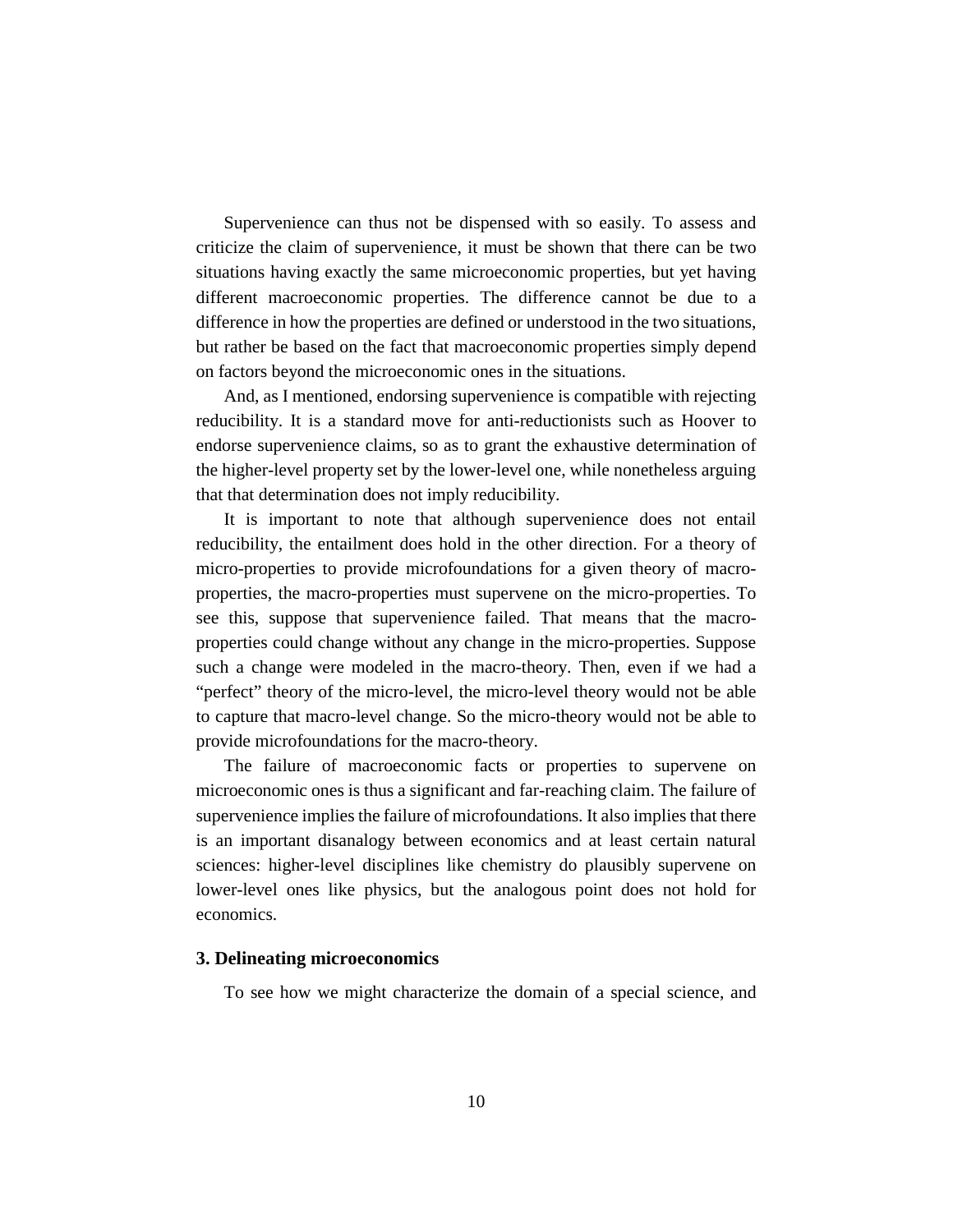evaluate whether one special science supervenes on another, let us consider a case of supervenience failure and one of success, both outside of economics.

## *3.1 Supervenience failure and success*

Rudolf Virchow, the famous advocate of cell theory in the  $19<sup>th</sup>$  century, believed that living organisms are composed exclusively of cells.[17](#page-10-0) Organisms simply are aggregates of cells, and therefore the characteristics of organisms — their development, operation, and pathology — should be explained in terms of the characteristics of cells. To put it in our terms, he endorsed the supervenience of anatomical properties on cytological properties. Cytological properties are the properties a cell might have, or relations that might hold at a cellular level. They include such properties as *being cytoplasm, having a cellular membrane with such-and-such composition, having such-and-such organelles,* and so on. Anatomical properties might include *the hip bone being connected to the leg bone, being the digestive system,* and so on.

If we actually take a look at the composition of a human or other organism, however, it turns out that a great deal of it is not cellular at all. Outside of cytoplasm, organelles, and cell membranes are large swaths of extracellular material. Bone matrix, for instance, and blood plasma, gastric fluids, cerebrospinal fluid, the gelatinous goo in the eye, regions of urine and bile. Cells, to be sure, are critically important to people, but the properties of bone matrix and blood plasma are not cytological properties.<sup>[18](#page-10-1)</sup> It may be that certain anatomical properties supervene on cytological ones. But many anatomical properties of bones do not, of eyes do not, and so on.

This is a simple case of supervenience failure. There are too many parts of the body that are spatiotemporally and causally remote from cells, to count facts about those parts as being facts about cells. Even with a generous

<span id="page-10-0"></span><sup>&</sup>lt;sup>17</sup> [Virchow](#page-28-6) 1860

<span id="page-10-1"></span><sup>&</sup>lt;sup>18</sup> Virchow was aware of this problem, but was committed to his cell theory. So he argued, implausibly, that the extracellular parts of the body were divided into "cell territories," over which cells had superintendence, much as Lake Superior is apportioned in part to the United States and in part to Canada.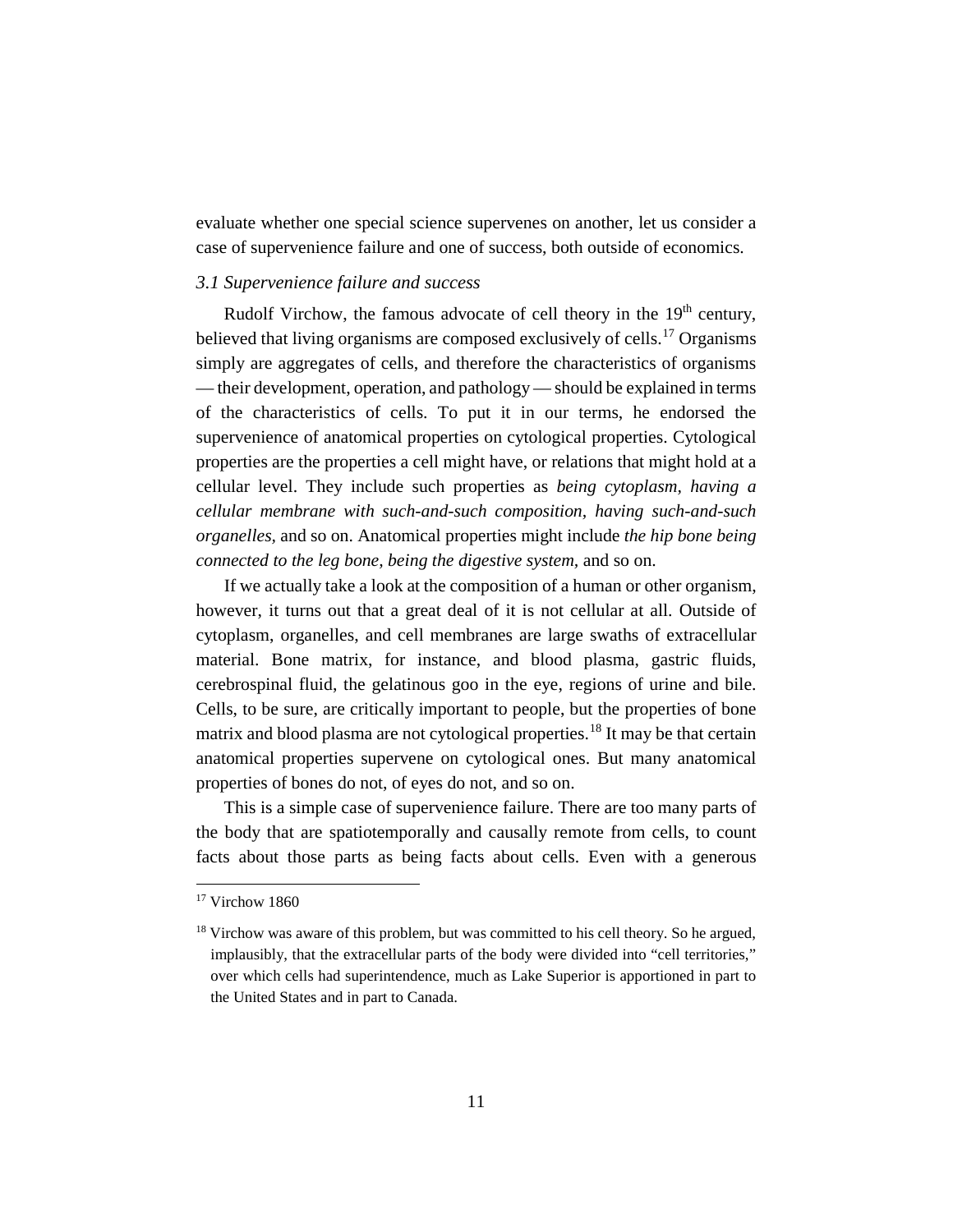interpretation of the domain of cytology, it is not plausible that anatomy supervenes on it.

At the same time, we do not want to be artificially restrictive either. Consider, by contrast, the claim that brain anatomy supervenes on neurophysiology. In some ways, the same objections to Virchow's cell theory apply here. The brain is mostly made up of neurons and glial cells, but not entirely. There is a good deal in the brain going on outside of these cells: without extracellular neurotransmitters, the brain would do nothing. It seems similar to the anatomy/cytology case.

But there is a key difference. The problem with anatomy and cytology is simply that there is far too much to the body, apart from cells, to be plausibly counted as closely interacting with cells, and hence as part of the cytological property set. Even if cytology is not narrowly circumscribed, and includes more than just the intrinsic properties of cells, the noncellular parts of the body are too remote, and too much is too far out of causal contact with cells, to be reasonably counted in the domain of cytology. A reasonably expansive interpretation of the domain of neurophysiology gives a different result, in terms of its relation to brain anatomy. We might think of the neurophysiological property set as "intrinsic neural properties plus," where the "plus" includes properties of things neurons and glial cells are in close causal contact with. Despite the fact that the brain is not exhaustively composed of these cells, we can reasonably construe the neurophysiological property set, such that brain anatomical properties do supervene on it.

What counts as "close causal contact"? This is something we should understand reasonably and pragmatically. It must be something more than the objects that come in actual microphysical causal relations with individuals; otherwise, we could not include even the shortest causal chains. But it must be something less than indefinitely long or remote causal chains; otherwise, neurophysiological properties would include properties of the liver, and the cytological properties would include not only bone matrix but properties of cellphones. We know "close causal contact" when we see it.

If we do use a reasonable interpretation of these criteria for counting what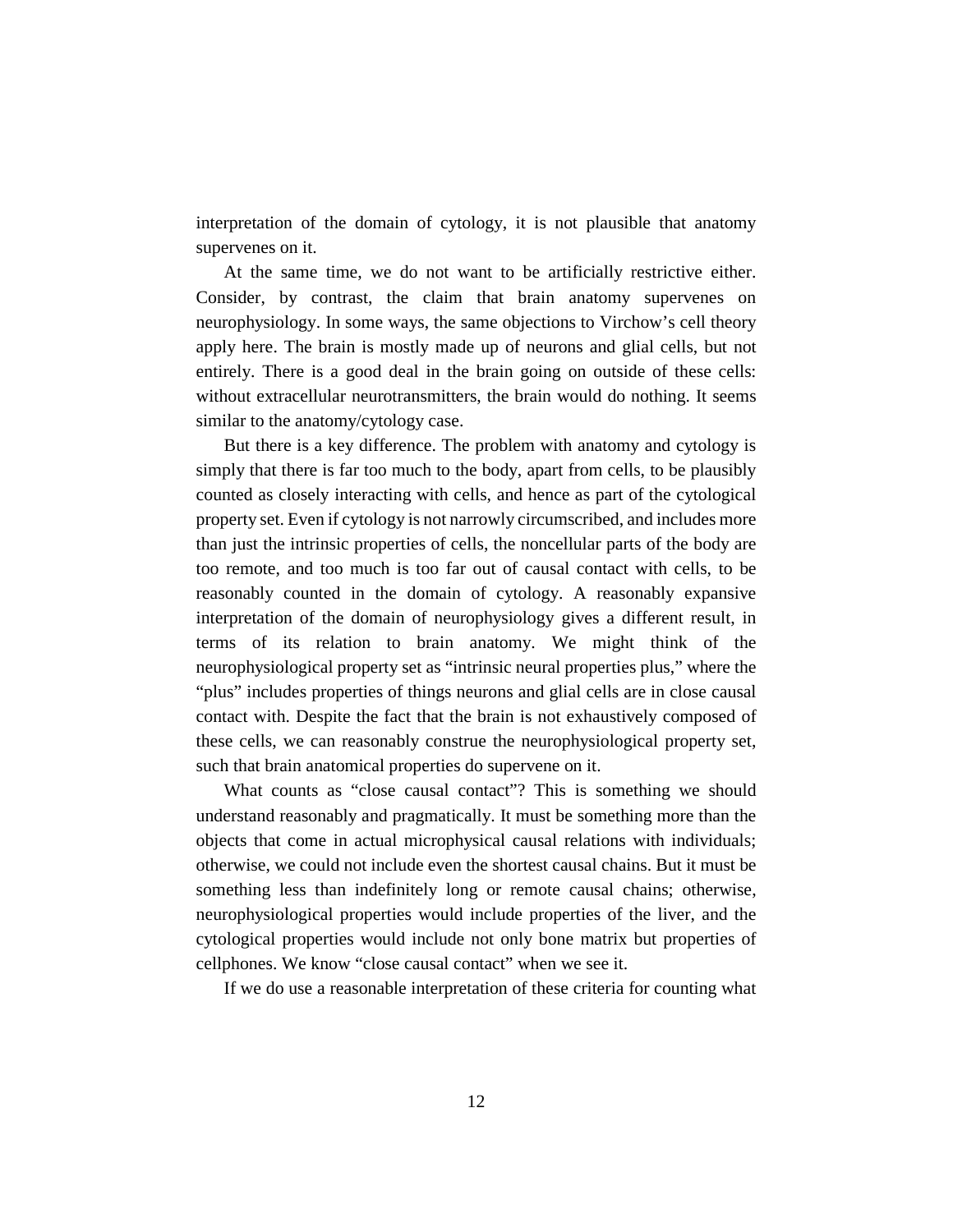is included as part of the cytological property set and of the neurophysiological one — intrinsic properties of the cells or neurons, plus intrinsic properties of the things they closely causally interact with — we generate the intuitive results that supervenience fails in the first case and succeeds in the second. Being charitable but reasonable about the supervenience base of the science, we make a pragmatic decision about what counts as "close causal contact," and hence about what the explanatory domain of the science is. With this pragmatic understanding, it is easy to see how anatomy can fail to supervene on cytology, but why it is reasonable to take brain anatomy to supervene on neurophysiology.

## *3.2 Application to microeconomics*

Understanding what we mean by "microeconomic" will be somewhat more nuanced than what we mean by "cytological" or "neurophysiological." This is as we would expect it to be, given that in microeconomics we are not only concerned with physical properties of people, but their intentional properties and attitudes toward parts of the world. Still, the foregoing approach will be directly applicable to developing a reasonable understanding of the microeconomic property set.

In fact, there are some key challenges in identifying the microeconomic properties. Some of the most central are these:

- (1) Although it would seem that microeconomics at least roughly has to do with individual people and their interactions, standard microeconomic models hardly limit themselves to this. For instance, they model households, firms, and governments as economic agents, in addition to individuals.
- (2) When we consider actual microeconomic models, it is often unclear what objects they refer to. For instance, most contemporary microeconomic models refer to the future states of the world, in order to model decisions based on rational expectations. But of course, we are not (yet) causally influenced by future states of the world. Are facts about future states among the microeconomic ones?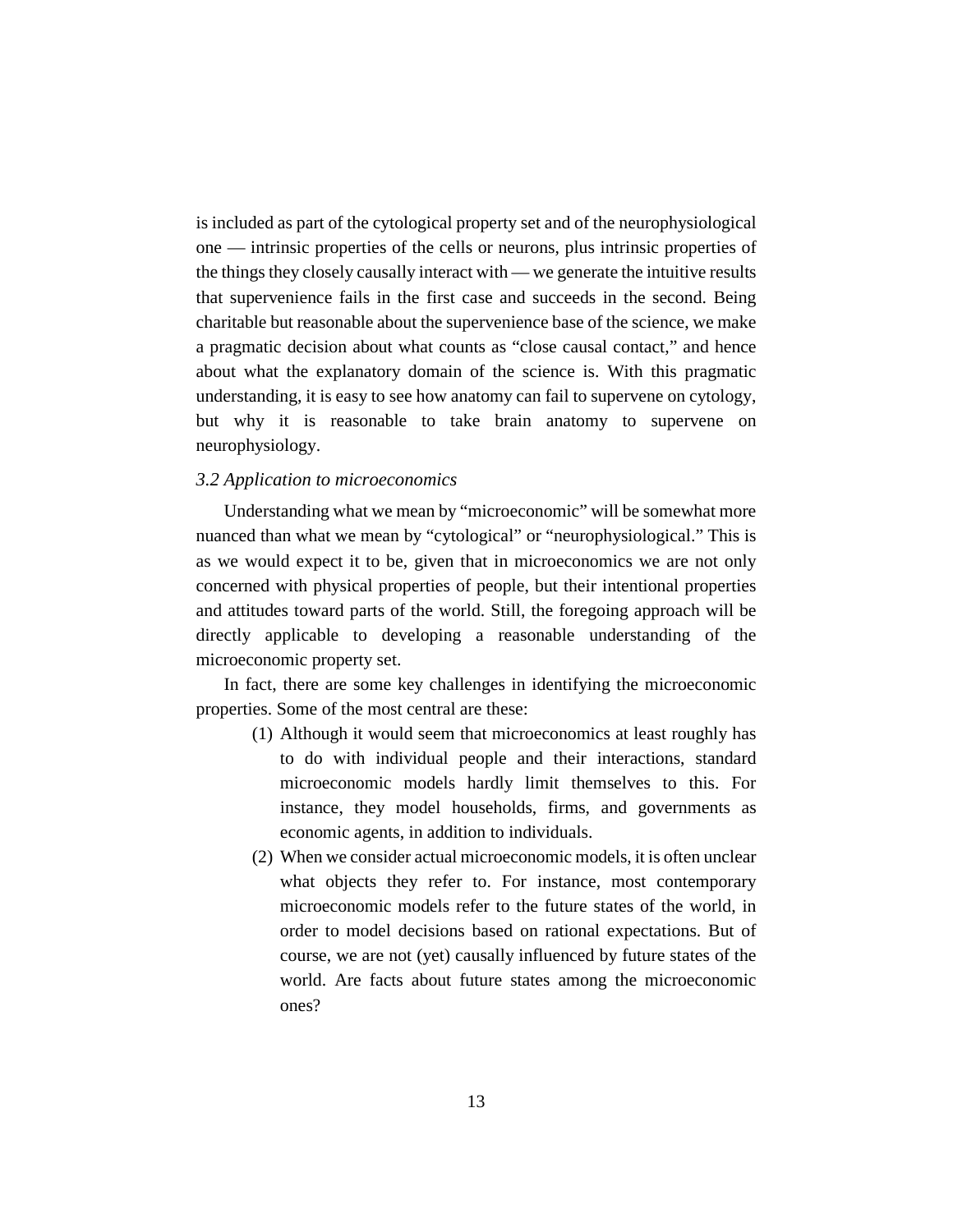- (3) A widely discussed point in the literature on methodological individualism is that we have attitudes toward institutions, inflation, and other macroentities. Do these fall inside or outside the domain of microeconomics, or are they evidence that we cannot even distinguish the property sets in the first place?
- (4) Microeconomic properties seem limited to those "in the economic sphere." It would seem that not all intrinsic properties of individual people should count as microeconomic ones, since many of these are irrelevant to economics altogether. On the other hand, it seems risky to exclude too many properties of individuals from the microeconomic property set, if that property set is to have a chance of being the supervenience base for macroeconomics.

It should really be the burden of the advocate of the supervenience of macroeconomics on microeconomics, and certainly on the advocate of microfoundations, to shed light on the microeconomic properties. Supervenience claims are often seen as the refuge of the reasonable antireductionists, the middle road for avoiding both an implausible dualism and an unattainable reductionism. But a supervenience claim can only have its punch if it is clear what sets of properties are being held to stand in that relation.

And these challenges are not straightforward to address. Part of the problem is that there is a divergence between the properties referred to in standard models, and those that can genuinely be considered as eligible for a microfoundations project. For instance, the fact that microeconomic models treat households, firms, governments, and other macroentities as economic agents makes it tempting to vastly expand what gets counted as individualistic.<sup>[19](#page-13-0)</sup> For instance, one might be inclined to consider households, firms, and governments as "individuals." The issue with this, at least for the microfoundationalist, is that it is of no use to anyone to have the

<span id="page-13-0"></span><sup>&</sup>lt;sup>19</sup> Udehn (2001) criticizes Maarten Janssen along these lines, for his view that "households" or firms may be regarded as 'individuals' relative to the aggregate level of the economy as a whole" (Janssen 1993, p. 7).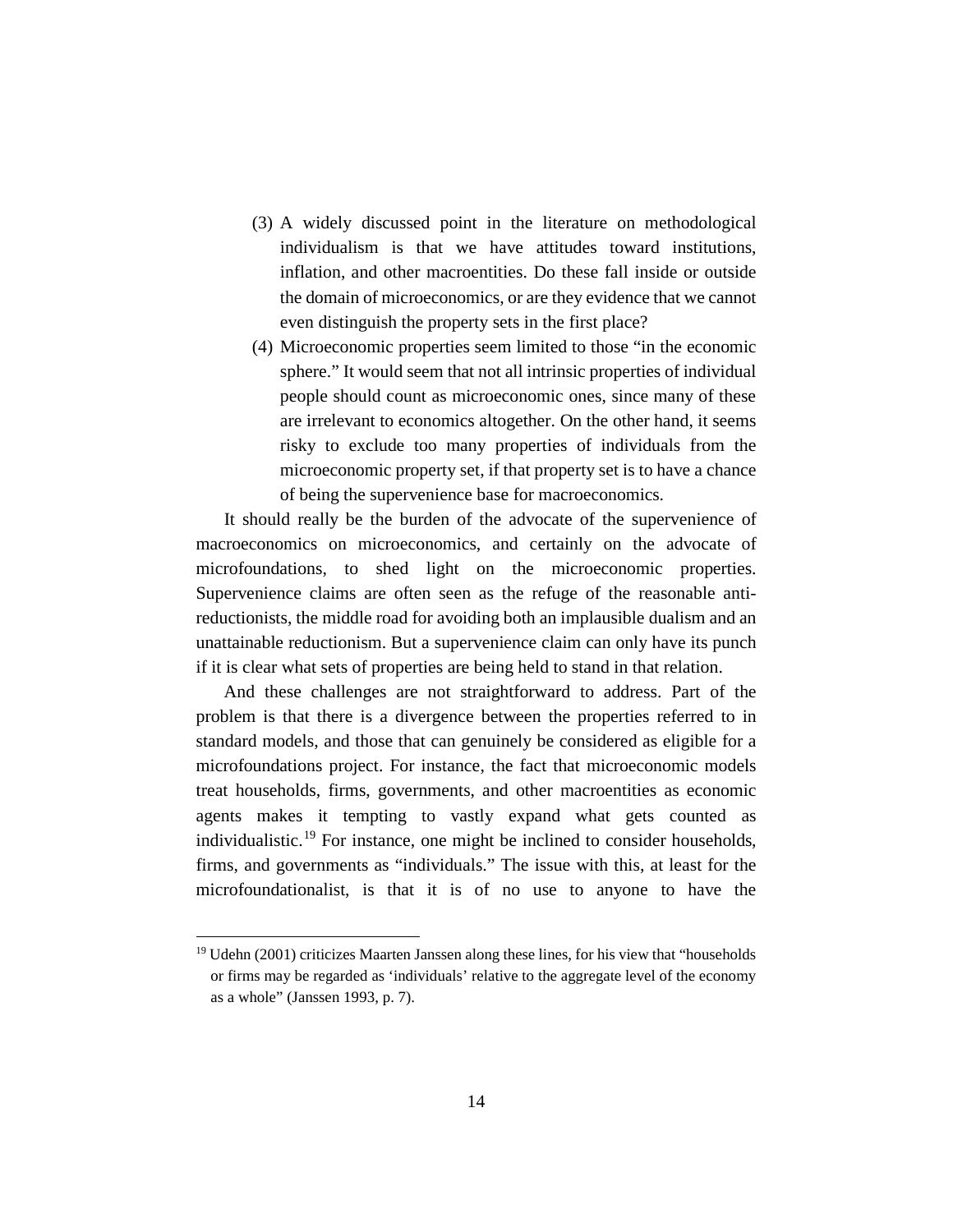microeconomic and macroeconomic property sets come out the same as one another. Certainly, the defender of supervenience does not want that. If we allow that most economically relevant properties of households, firms, governments, and so on are part of the microeconomic property set, then it is difficult to see what excludes every property that shows up even in a traditional macroeconomics textbook from counting as microeconomic.

If, for instance, we have a model of a nation's interest rates based on interactions between banks and firms treated as economic agents, then we can also find or construct a model of global interest rates based on interactions between nations treated as economic agents. This creates a conundrum as to whether the properties of nations ought to be included in the macroeconomic property set, as the former would suggest, or microeconomic property set, as the latter would.

To make sense of either the microfoundations project or a claim of supervenience, we need to distinguish two different conceptions of microeconomics. One loose conception is just a methodology making use of aggregative modeling methods. A generic type of model, or method for modeling, can be applied to more or less any kind of entity. For instance, nations, corporations, or government can be modeled as playing signaling games, or as standing in principal-agent relations, just as individual people can. However, this conception is too broad to apply to the aims of microfoundationalists like Lucas. If microeconomics is to be understood as potentially providing microfoundations for macroeconomics, then there must be at least some restrictions on the domain of microeconomic properties or objects. If all it takes for an entity to be microeconomic is that somewhere it is modeled as an economic agent, then microeconomic and macroeconomic properties are not likely to be distinct at all. In that case, microeconomics simply swallows macroeconomics, and there is no microfoundations project to be done.

Equally, if we understand microeconomics simply as a set of methods, which apply to objects at various levels depending on our explanatory interests, then any supervenience claim about microeconomics is empty. If the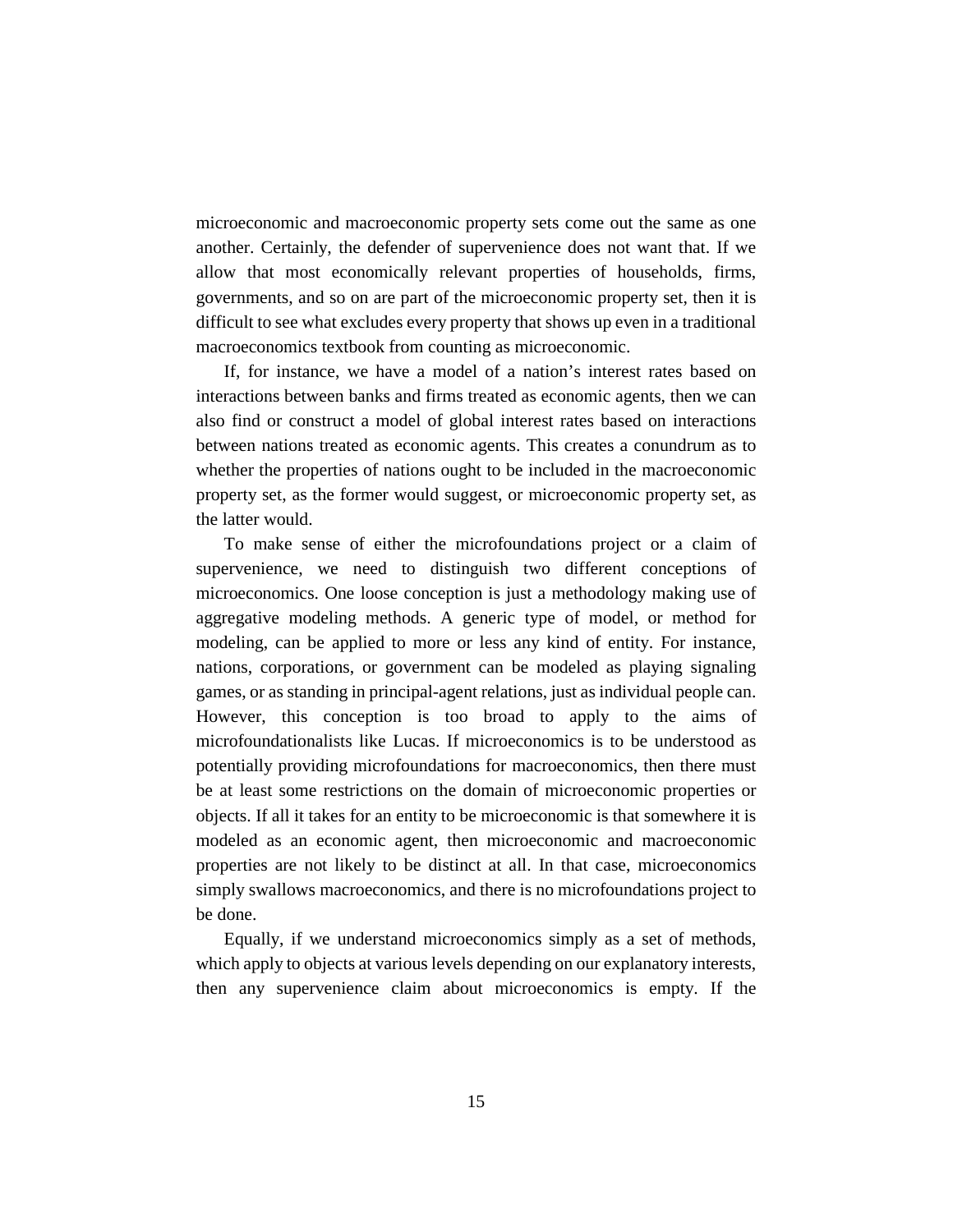microeconomic properties include all the macroeconomic ones, then to say that macroeconomics supervenes on microeconomics is to say nothing. In short, there may be a conception of microeconomics that is a set of methodologies or model-types, without any restrictions about the entities those models are about. However, that conception is different from the one that microfoundationalists make use of, in looking for microeconomic foundations for macroeconomic phenomena. And that conception of microeconomics is different from the one referred to in a claim that macroeconomics supervenes on it.

A comprehensive account of microeconomic properties would demand a long and careful treatment. For our purposes, however, I propose that we cut through these problems, using the template we saw in cytology and neurophysiology. Analogous to the above treatments of cytology and neurophysiology, let S be the set of intrinsic properties of individual people "plus." Plus, that is, the intrinsic properties of the objects at the scale of the individual, $^{20}$  $^{20}$  $^{20}$  which individuals are in close causal contact with. Just as in the other cases, "close causal contact" needs to be understood reasonably and pragmatically. To ensure that S is not artificially restricted, we should be generous about this understanding, just not ridiculously so.

Despite this vagueness about how to treat "close causal contact" for individuals, this set S is fairly clear and simple. It is plausibly a superset of the microeconomic properties — every intrinsic property of individuals is

<span id="page-15-0"></span> $20$  The idea of expanding the microeconomic properties to a bigger set S is just so as not to artificially restrict the individualistic properties to the intrinsic properties of individual people. But instead, to expand it to a set of properties that still count as individualistic but are not intrinsic. The problem with this generosity, however, is avoiding a kind of circularity. Despite wanting to admit non-intrinsic properties, we cannot define the superset S of "individualistic" properties in terms of the close contact of individuals with "individualistic" things. At an intuitive level, one would want to avoid institutions and other "macroeconomic entities." At the end of the day, these worries are a bit tangential to the argument against supervenience on S, since the counterexamples for supervenience remain counterexamples even if institutions are included in S. Still, it is a difficult issue. I am grateful to an anonymous referee for pressing this point.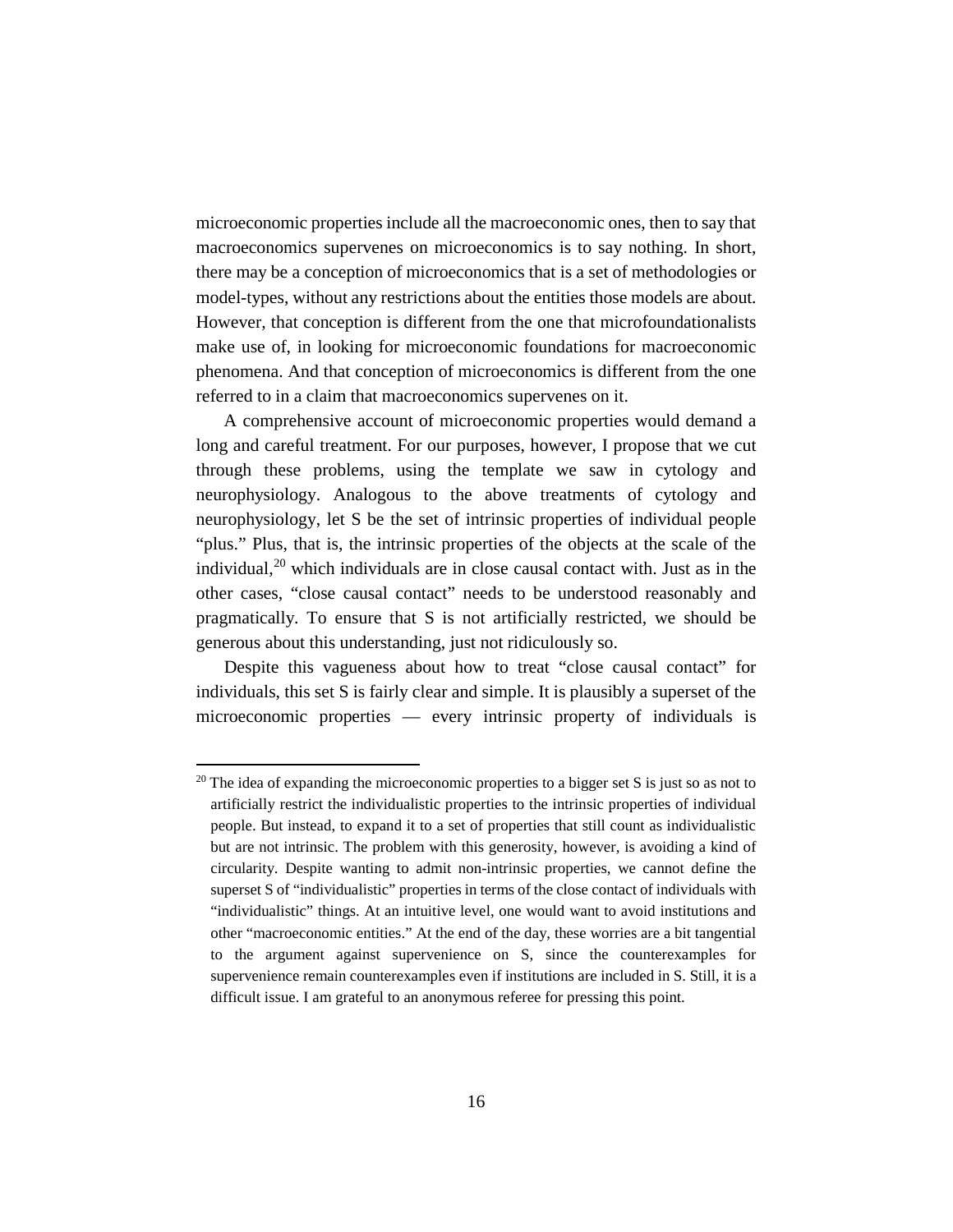included, as are the properties of parts of the world that they come in contact with. Implicitly, it understands microeconomics as being designed to model changes in the properties of individual people, as well as features of the world that trigger those changes. If a property of the world does not figure into a reasonably close chain of causes leading to or from changes in the properties of individuals, it is irrelevant to a microeconomic model.

This strategy may actually augment the microeconomic property set beyond its proper bounds. It will mean, for instance, that all intrinsic properties of individuals count as among the microeconomic ones. But it does not weaken our case against supervenience, for us to be extra-generous about what gets included in the microeconomic property set. We might understand it in this way: we construct a property set S, which is plausibly a superset of the microeconomic properties. Then we argue that the macroeconomic properties do not supervene on S. If S actually is a superset of the microeconomic properties, then *a fortiori* the macroeconomic properties do not supervene on the microeconomic ones. If, on the other hand, S is not a superset of the microeconomic properties — well, that is an opening for the advocate of supervenience. But it then puts the burden of delineating microeconomic properties in its proper place: on the defender of the supervenience claim.

Set S is a broad construal of microeconomic ontology. It is centered on individuals, but not restricted to properties that can be attributed to individuals. It will seem to many that this set is inclusive enough that macroeconomics will rather trivially supervene on it. Now let us show that even this microeconomic property set nonetheless falls short of determining the macroeconomic properties.

#### **4. Nonsupervenience of macroeconomics on S**

It is commonly assumed that macroeconomic properties are simply aggregated properties of individuals, measured in some way or other. If this were the case, then supervenience on microeconomics would immediately follow. This assumption, however, is mistaken. Considering actual macroeconomic properties, it can be shown that they depend in part on factors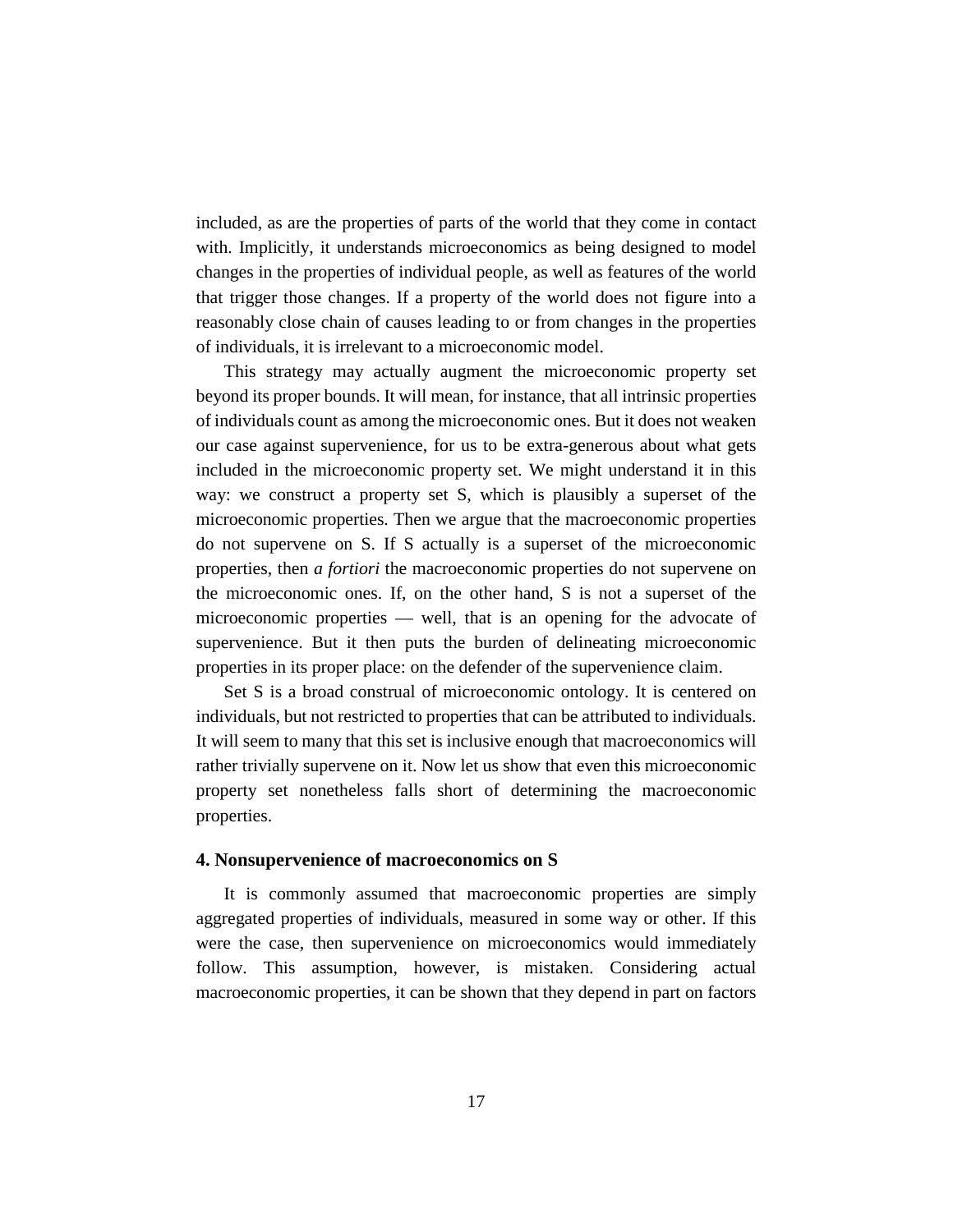that are neither the properties of individuals, even including their "wide" attitudes, nor that have close causal relations with individuals.

Microeconomics is a science of individuals and the things they interact with. But macroeconomic objects, properties, and facts are still "wider" than this. Macroeconomic properties, such as the liabilities of governments or the banking system, or the agency- and asset-backed securities in their balance sheets, play a key role in the macroeconomy.<sup>[21](#page-17-0)</sup> As I will discuss, these depend on features of the world we need not have any contact or interaction with.

To argue for non-supervenience, I will use a standard kind of test: I will set up two carefully constructed situations in which the supervenience base is identical, and that differ in only one factor outside the supervenience base. I have selected the following case because it is extremely simple, but it is just one of any number of examples that could be constructed for common macrovariables. The case, as with most such supervenience tests, is artificial. But it demonstrates how factors outside the microeconomic ones can nonetheless figure into the macroeconomic ones. Subsequently, I will point out that similar supervenience failure occurs in a wide variety of cases, apart from this artificial one.

## *4.1 The hurricane case*

Consider a simplified economy for a small country in some storm-prone region, where the main responsibility of the government is to protect individuals from catastrophic storm damage. To keep expenditures under control, the government discriminates different levels of its responsibility for different types of storms. It enacts a policy that it will compensate individuals at two different rates:

- 1. For ordinary storm damage, the government pays \$10,000 per affected household
- 2. For damage from severe storms defined as category 2 hurricanes or stronger — it pays \$50,000 per household.

<span id="page-17-0"></span><sup>21</sup> See, for instance, Erturk and Ozgur 2008.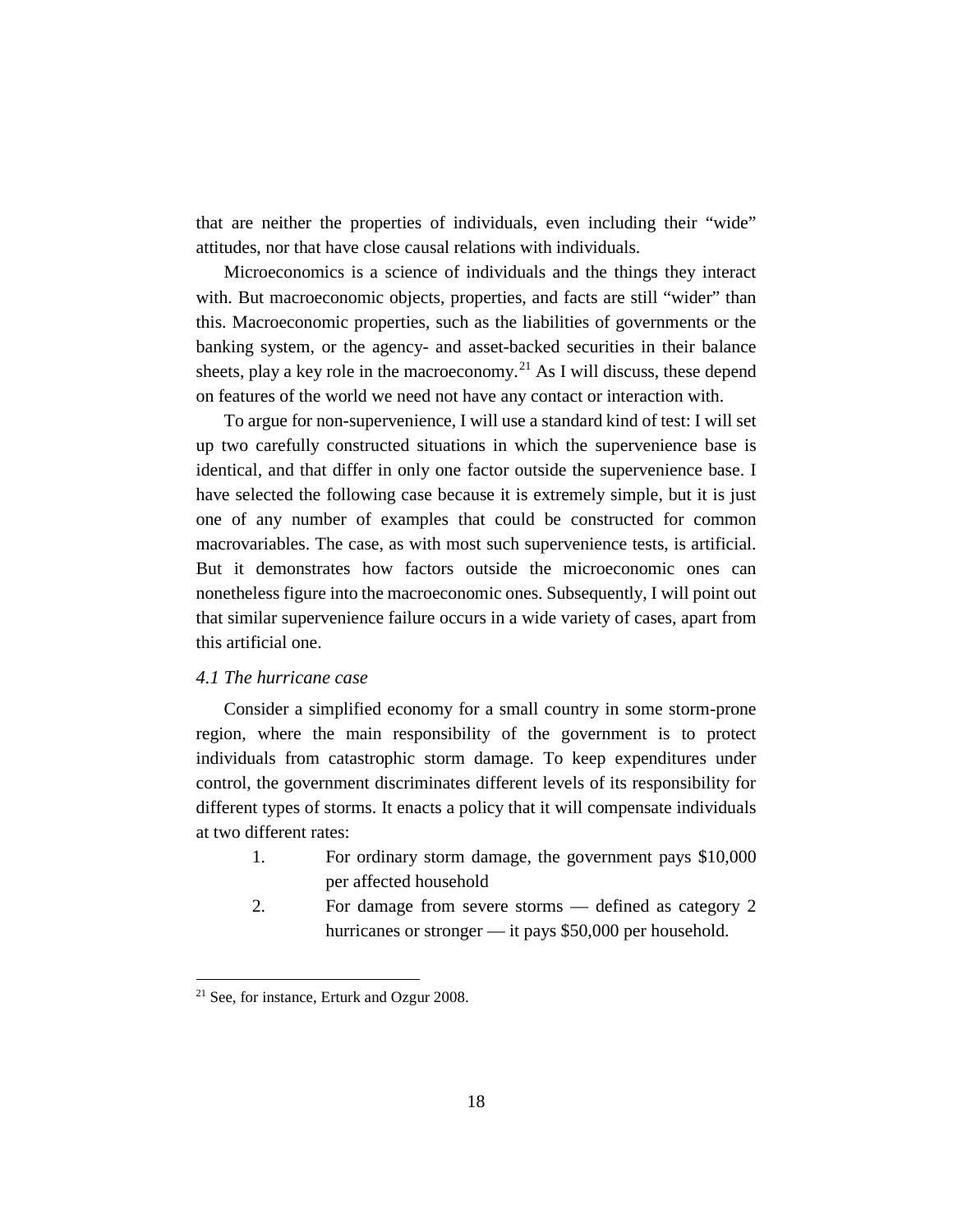To set up the supervenience test, consider two different situations in which the storms causally affecting individuals and their possessions are indiscernible, yet where the storm is different.

Case A: The country is hit by a storm that is not a hurricane, and 1000 households are damaged.

Case B: The country is hit by a Category 2 hurricane, and 1000 households are still damaged, to exactly the same extent as in case A.

In case A, the government accrues a \$10MM obligation, while in B, it accrues a \$50MM obligation. Notice that this obligation is simply a legislated fact. Whether this fact obtains involves a physical criterion that is separate from the epistemic or other states of the individuals in the population.<sup>[22](#page-18-0)</sup> In case B, the presence of a hurricane sets government obligations at a higher level than they are set in case A, whether or not there are causal consequences for the individuals.

The obligations that the government incurs are a function in part of the impact the storm has on the population, that is, of the households that are damaged by the storm. However, they are also a function of the kind of storm it is, regardless of whether or not that difference has a causal effect on individuals. Putting the epistemology aside, and only considering the facts in the cases, in case A, the government has one level of obligation, and in case B, it has a different one. The government obligations accrue differently in the situations, based on factors that do not impinge on individuals. Thus a supervenience base that includes only the causal factors directly impinging on individuals will not determine the difference between these situations.

This is an artificial case, designed to show the metaphysical point. There are two natural reactions one might have. One is that this is not the way macroeconomic properties work: there is no possibility of a gap between the

<span id="page-18-0"></span> $22$  This property is not entirely independent of properties of individuals, but does not have to be, for it to fail to supervene globally on individualistic properties. An analogous case is facts about human anatomy: they are not entirely independent of facts about dermatology, and yet anatomical facts fail to supervene globally on dermatological ones.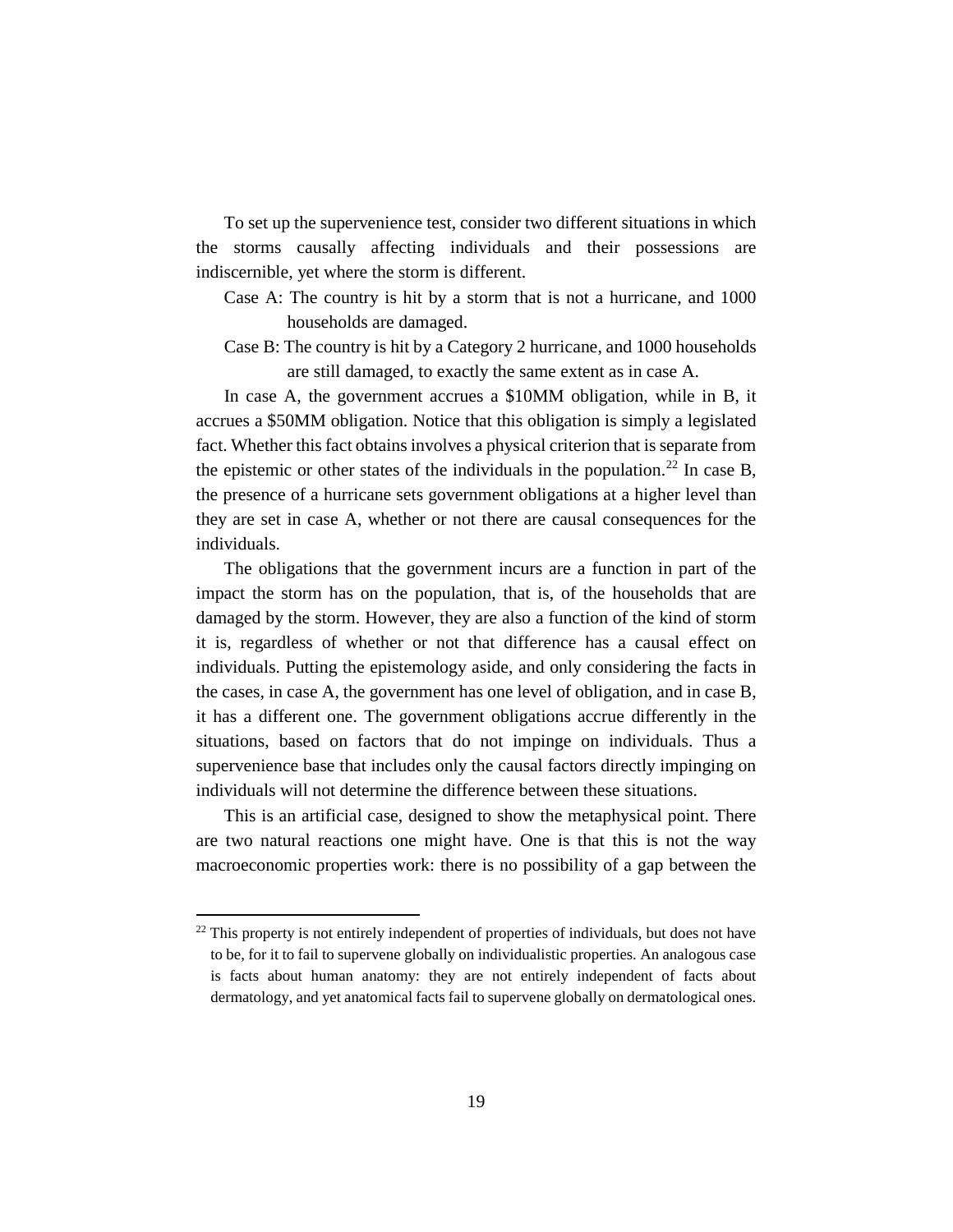metaphysics and the epistemology of social facts. A different but related reaction is that even if there is such a difference, it is entirely irrelevant from a practical perspective. Whether or not a storm is a category 2 hurricane only has a practical effect inasmuch as it does affect individuals, and so where external facts fall outside the causal stream affecting individuals, they also fall outside of the practical scope of macroeconomics.

To respond to these reactions, let us turn to the very practical business of accounting. Constructing a simple balance sheet for the government over time will show that a difference in the "metaphysical status" of a government obligation at time t can have a practical impact later on, even if it has absolutely no epistemic effect at time t.

## *4.2 Practical implications of the metaphysical difference*

To perform this accounting exercise, let us consider the government balances over time, leaving the facts as they are in the first few years, and then adding to the case that eventually the inhabitants of the storm-prone country do learn of the difference between the situations, a couple of years following the storm. The following table shows the economic effects of situation A.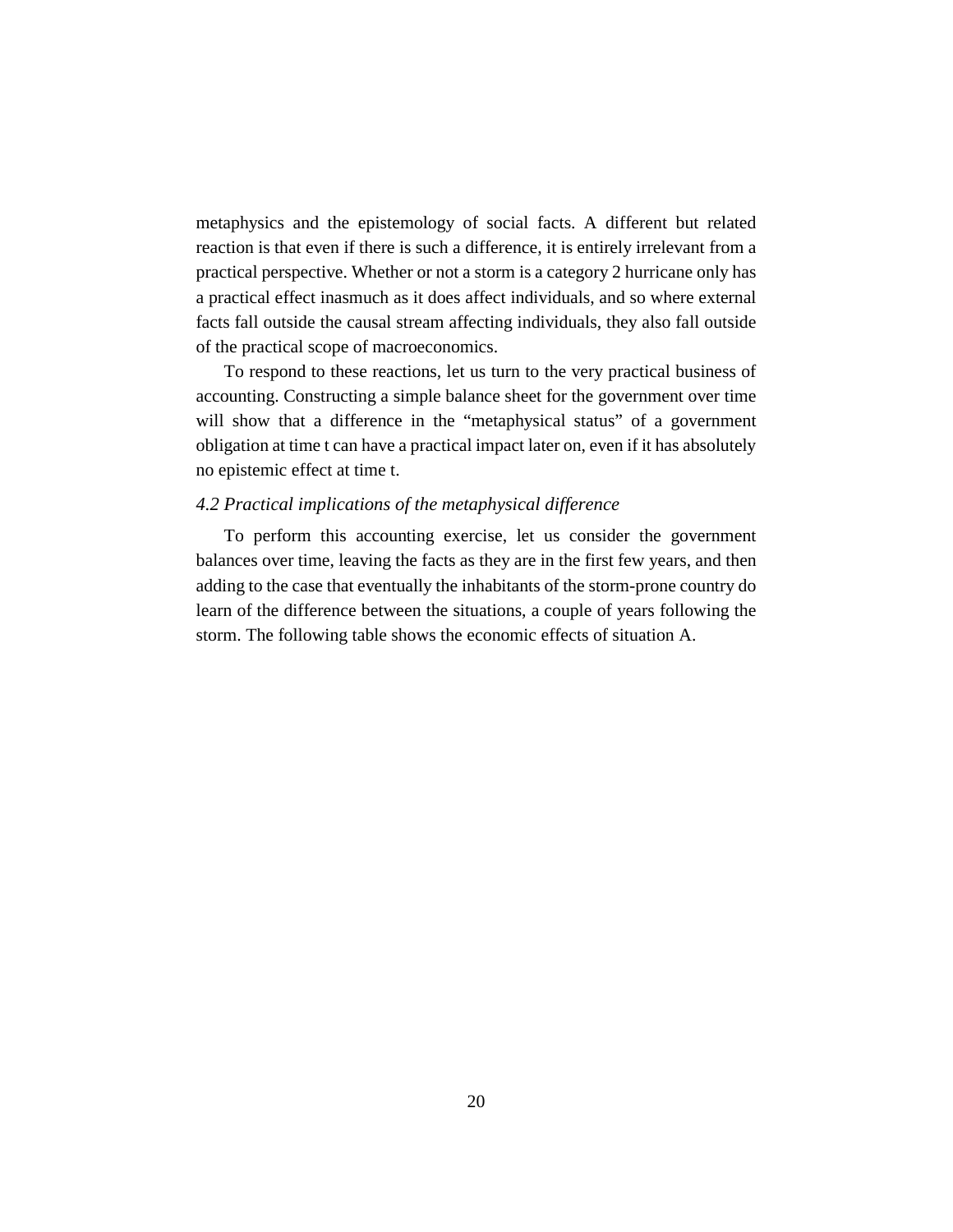| Year                 | $\mathbf{0}$             | 1                        | $\overline{2}$ | 3                         | $\overline{\mathbf{4}}$         | 5             | 6             | 7             |
|----------------------|--------------------------|--------------------------|----------------|---------------------------|---------------------------------|---------------|---------------|---------------|
| Event                | <b>Normal</b>            | <b>Storm</b>             | Calm           | <b>Initial</b><br>payment | $\bold{Acquire}$<br>information | <b>Normal</b> | <b>Normal</b> | <b>Normal</b> |
| Interest rate        | 4%                       | 4%                       | 4%             | 4%                        | 4%                              | 4%            | 4%            | 4%            |
| Government           |                          |                          |                |                           |                                 |               |               |               |
| obligations          |                          |                          |                |                           |                                 |               |               |               |
| (SMM)                | $\overline{\phantom{a}}$ | 10.0                     | 10.4           |                           |                                 |               |               |               |
| levied<br>Tax<br>and |                          |                          |                |                           |                                 |               |               |               |
| collected (\$MM)     |                          | $\overline{\phantom{0}}$ | 10.4           |                           |                                 |               |               |               |
| Government           |                          |                          |                |                           |                                 |               |               |               |
| disbursements        |                          |                          |                |                           |                                 |               |               |               |
| (SMM)                |                          |                          |                | 10.8                      |                                 |               |               |               |
| surplus<br>Current   |                          |                          |                |                           |                                 |               |               |               |
| (deficit) (\$MM)     |                          | $\overline{\phantom{a}}$ | 10.4           |                           |                                 |               |               |               |
| Productivity         |                          |                          |                |                           |                                 |               |               |               |
| growth               | 3%                       | 2%                       | 2%             | 4%                        | 3%                              | 3%            | 3%            | 3%            |

*Table 1. Some macroeconomic statistics, in situation A*

In year 1, there is a storm, which generates \$10MM of government obligations. In year 2, \$10.4MM of taxes are levied, to take into account interest on the obligations, and payments are made to the households in year 3, again adjusting for interest. In year 4, the weather committee returns with the results that it was indeed a tropical storm rather than a hurricane, and so that is the end of the story, and productivity growth, which had a temporary hit and small surge from years 1 and 2 to year 3, subsequently returns to its normal 3%.

Table 2 shows the sequence of events for situation B. Here, there is a hurricane in year 1, so the government accrues \$50MM in obligations, but the individuals are in the same epistemic state as in case A. Thus until year 4, taxes and disbursements are the same as in situation A. In the meantime, however, the obligation has kept growing, and then in years 5 and 6, upon receiving the information that the storm had been a hurricane, it levies additional taxes to pay its obligations, and then pays them in year 6, with interest accruing all the time. Its total disbursements, then, are \$10.8MM in year 2 and \$46.8MM in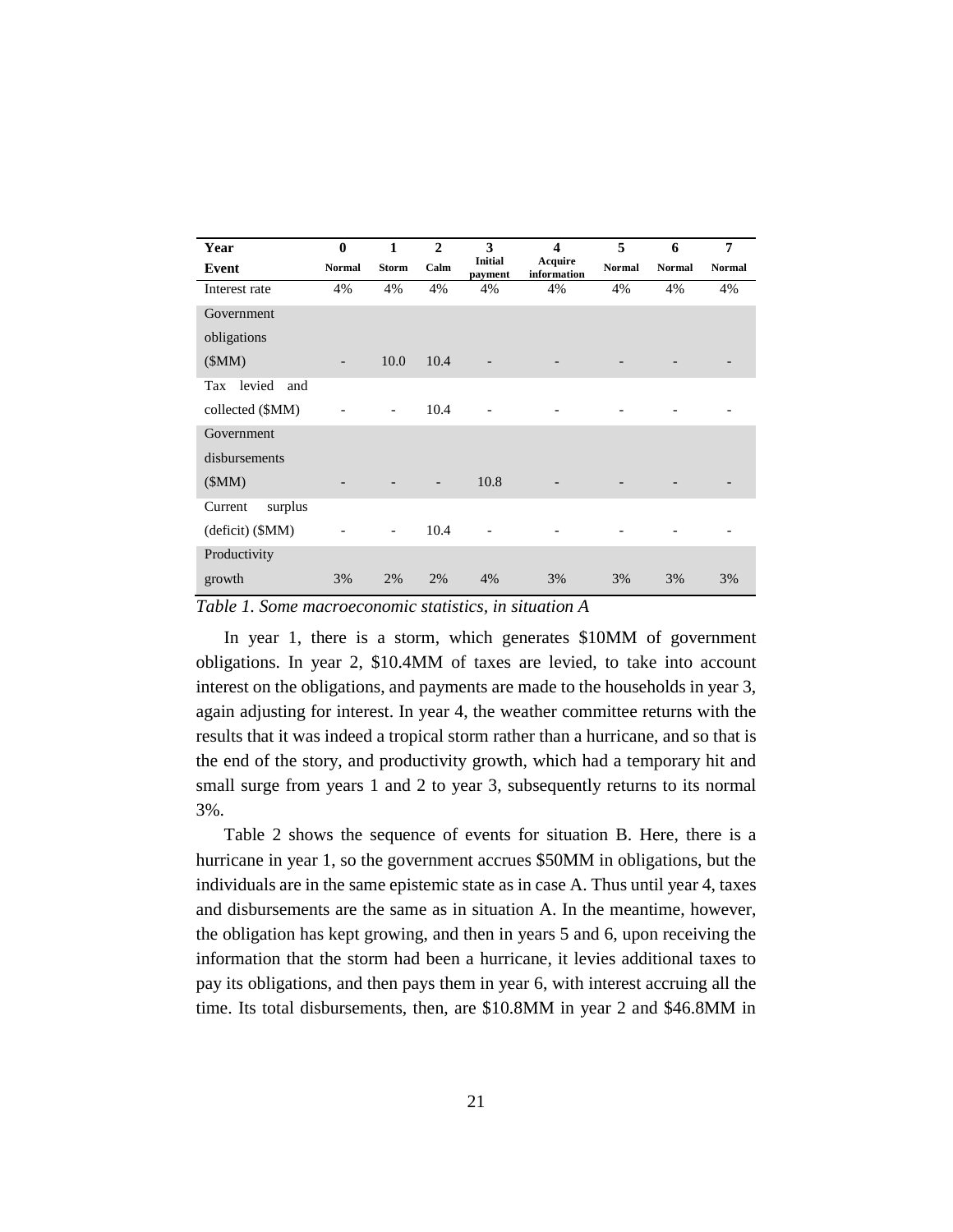| Year                 | $\mathbf{0}$             | 1                        | $\overline{2}$           | 3                         | $\overline{\mathbf{4}}$  | 5             | 6             | 7             |
|----------------------|--------------------------|--------------------------|--------------------------|---------------------------|--------------------------|---------------|---------------|---------------|
| Event                | <b>Normal</b>            | <b>Storm</b>             | Calm                     | <b>Initial</b><br>payment | Acquire<br>information   | <b>Normal</b> | <b>Normal</b> | <b>Normal</b> |
| Interest rate        | 4%                       | 4%                       | 4%                       | 4%                        | 4%                       | 4%            | 4%            | 4%            |
| Government           |                          |                          |                          |                           |                          |               |               |               |
| obligations          |                          |                          |                          |                           |                          |               |               |               |
| (SMM)                | $\overline{\phantom{a}}$ | 50.0                     | 52.0                     | 43.3                      | 45.0                     | 46.8          |               |               |
| levied<br>and<br>Tax |                          |                          |                          |                           |                          |               |               |               |
| collected (\$MM)     |                          | $\overline{\phantom{0}}$ | 10.4                     |                           |                          | 46.8          |               |               |
| Government           |                          |                          |                          |                           |                          |               |               |               |
| disbursements        |                          |                          |                          |                           |                          |               |               |               |
| (SMM)                |                          |                          | $\overline{\phantom{a}}$ | 10.8                      |                          |               | 48.7          |               |
| surplus<br>Current   |                          |                          |                          |                           |                          |               |               |               |
| (deficit) (\$MM)     | $\overline{\phantom{0}}$ | $\overline{\phantom{a}}$ | 10.4                     | $\qquad \qquad$           | $\overline{\phantom{a}}$ | 46.8          |               |               |
| Productivity         |                          |                          |                          |                           |                          |               |               |               |
| growth               | 3%                       | 2%                       | 2%                       | 4%                        | 3%                       | $1\%$         | 4%            | 3%            |

*Table 2. Some macroeconomic statistics, in situation B*

 $\sim$   $\sim$  6.

This is the natural way for accounting for what has happened over this period. It is not irrelevant, for the determination of government disbursement over the time period, what the government obligations are in each year. In year 6, government obligations are \$46.8MM because the obligation did not begin in the  $6<sup>th</sup>$  year, but rather was being accrued from year 1.

Since the information about the hurricane is only acquired in year 4, there is no change in disbursements until then, no change in revenues, and no hit to productivity. In fact, the accountants in year 3 do not realize that the first three columns in Table 2 are the correct ones to describe their own situation, and that those in Table 1 are mistaken. In later years, they would need to retroactively restate the balance sheet they had mistakenly recorded in earlier years. That does not mean, however, that the first columns of Table 1 were ever correct for them — only that they did not realize it. And the correct facts about the liability, those represented in Table 2, have repercussions. The metaphysical fact of the value of the macrovariable  $-$  i.e., the actual value of the government obligation — is precisely what matters in determining what the subsequent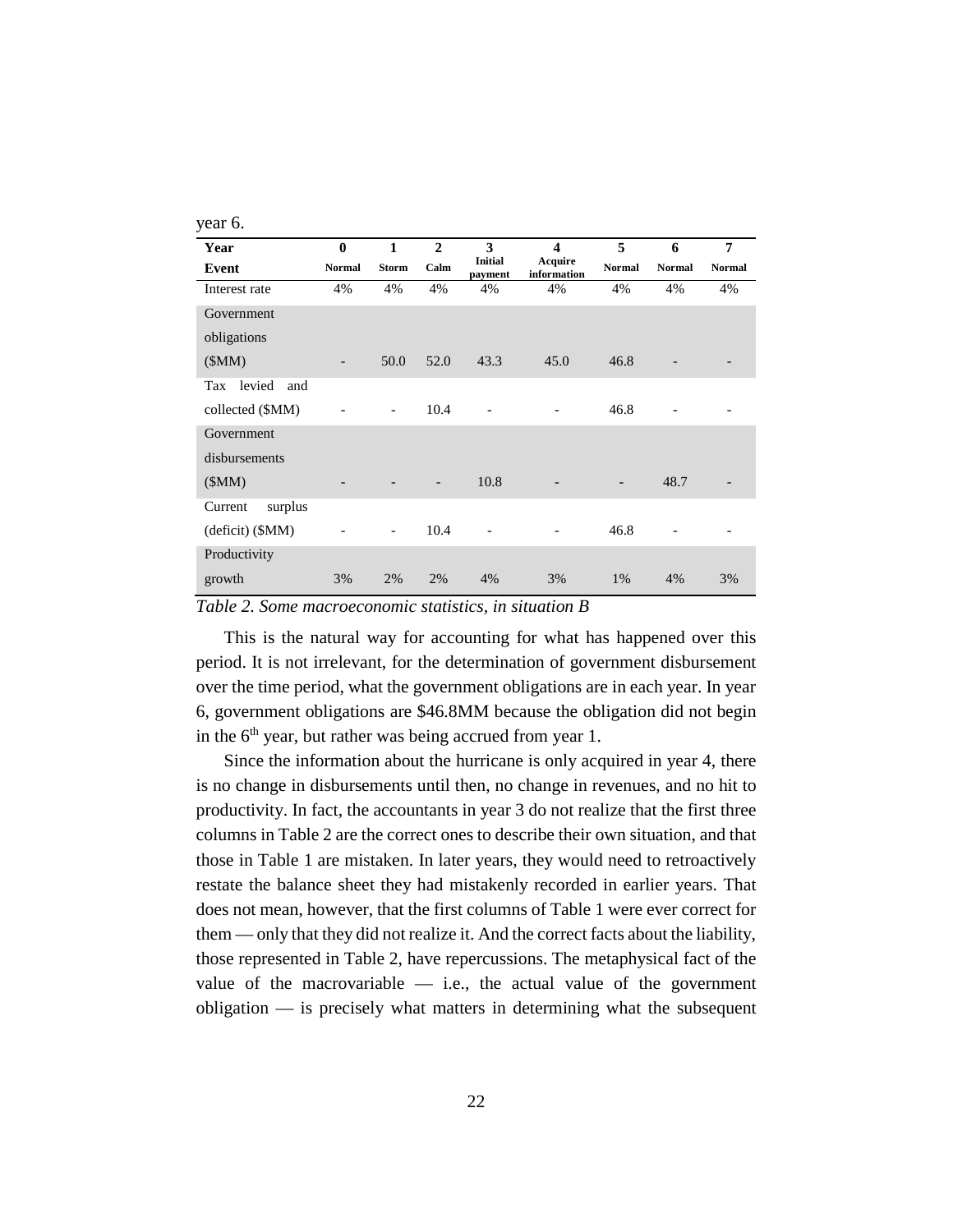payment schedule is.

## *4.3 Analysis and generalization*

The accounting exercise described in §4.2 illustrates that the facts about the government's year 1 liabilities matter, even if no one knows those facts until year 4. The facts themselves are not exhaustively determined by the epistemic states of individuals, or by their intrinsic properties, or by things they are in close causal contact with. Despite the microeconomic facts being indiscernible for the first few years in the two situations, the facts about the government's respective liabilities differ. It is not mysterious what makes the facts differ, nor is it mysterious why we set up the factual conditions for the accrual of government liabilities the way we do. In microeconomic explanations, we investigate the narrow cascading of causes as individuals interact with one another, affecting and being affected by the world as they come in contact with it. Typical macroeconomic properties, however, do not exhaustively depend on the narrow facts about individual people and the stuff they interact with. Rather, we set up macroeconomic properties to track a wide variety of features of the world that are of importance to us. They are important to us in part because they typically and eventually do have an effect on us. But these effects are not among the application conditions for the properties. The criteria for the government to have the \$50MM liability are not arbitrary, and not entirely independent of properties in set S. But they partly depend on properties outside that set.

To be sure, microeconomics may in principle be capable of giving a narrow causal explanation for the actions of individuals, the disbursements, and so on, described in the situations above. But microeconomics is not in the business of generating models that make use of the same extrinsic properties that macroeconomic models do. (A similar contrast arises in "internalist" versus "externalist" explanations of psychological phenomena.)<sup>[23](#page-22-0)</sup> Consider how a microeconomic model of the described situations would be constructed. Only

<span id="page-22-0"></span><sup>23</sup> Cf. Fodor 1980 and the large subsequent literature.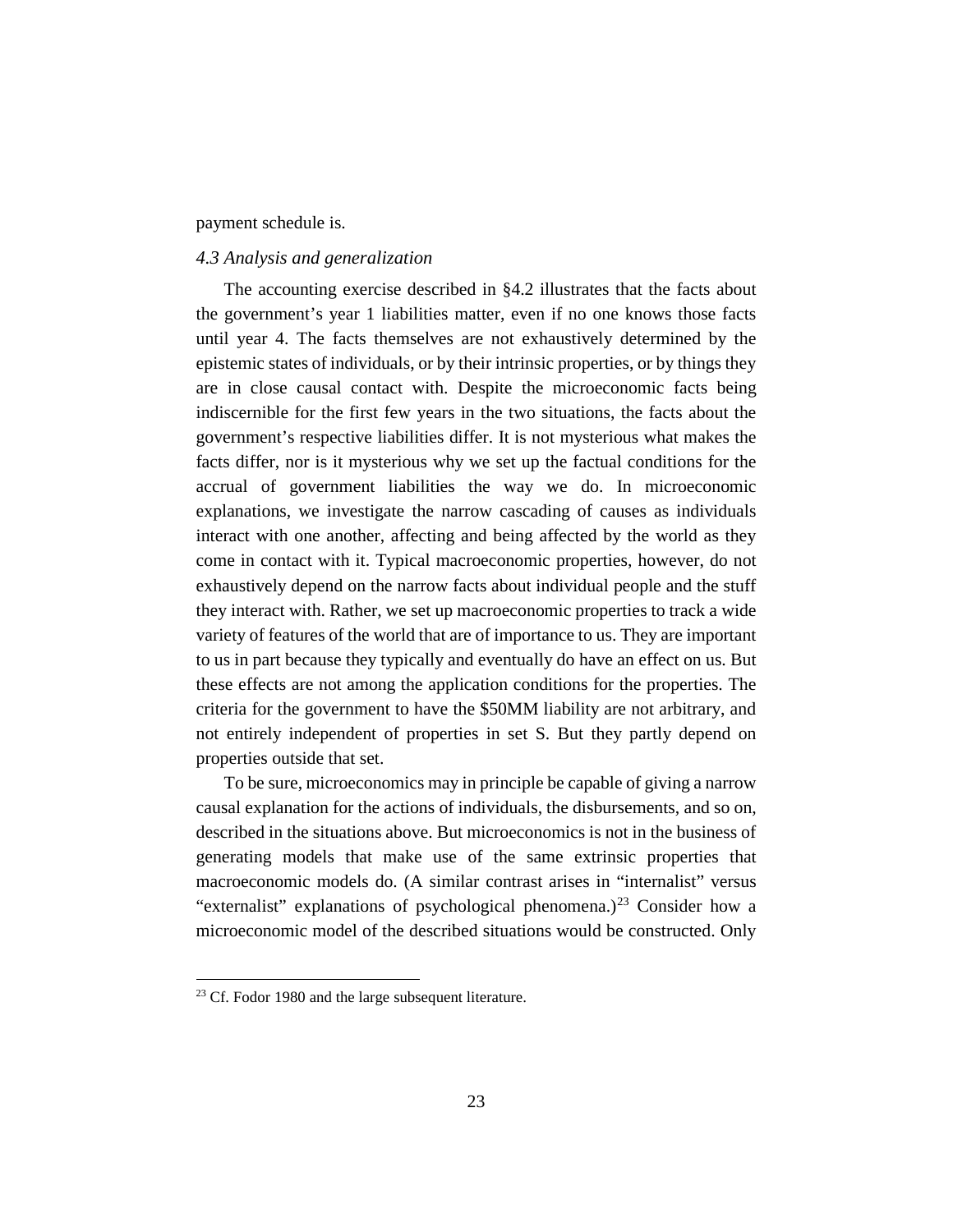factors directly causally impinging on individuals would be employed, so there will not be a "government obligation" variable that changed according to the facts about the storm in year 1. The model would not reflect any difference between the cases until at least year 4. Once the knowledge of the status of the storm reached the population, then it could model the effects of that knowledge on the actions taken by the government. It would do so not by getting the changing value of the macrovariable correct, however. Rather, it would introduce a new set of proxy variables to indicate the epistemic states that change in year  $4.^{24}$  $4.^{24}$  $4.^{24}$ 

In the accounting case I have described, the macroproperties of situations A and B diverge in year 1, while the microeconomic properties diverge only in year 4 and afterwards. A microeconomic model need not account for any difference between the situations before year 4, since individual psychology and behavior coincides until then. But a model that tracks the macroproperties will reflect their change in the first year.

One strategy that may be tempting, to rescue supervenience, is to insist that in the accounting case I have described, the macroproperties change in year 1 in virtue of the change in microproperties in year 4. And if the fact of the matter about the storm had never been discovered (as in the pure case I described earlier), there would have been no difference in the macroproperties. This

<span id="page-23-0"></span> $24$  Christian List has pointed out to me that certain versions of game theory would admit "moves" of nature as part of an account of these situations. What is admissible in game theory in general, however, is not necessarily part of an individual-centered microeconomic supervenience base. For instance, game theory models the strategic interaction among nations, govenments, firms, etc., as freely as it does of individuals. In the case of the "natural move," the properties of game theoretic agents can involve extrinsic properties that are not direct causes affecting individuals. For the theorist wanting to use game theory as a way of delineating a supervenience base for microeconomics, it will not do to sanction just any extraindividualistic factor. Otherwise she risks trivializing the distinction between macroeconomics and microeconomics. The game theorist must delineate an appropriate supervenience base, just as the other microfoundations theorists must. It may be possible to expand microeconomics to include such factors. My thanks to an anonymous referee for stressing this point.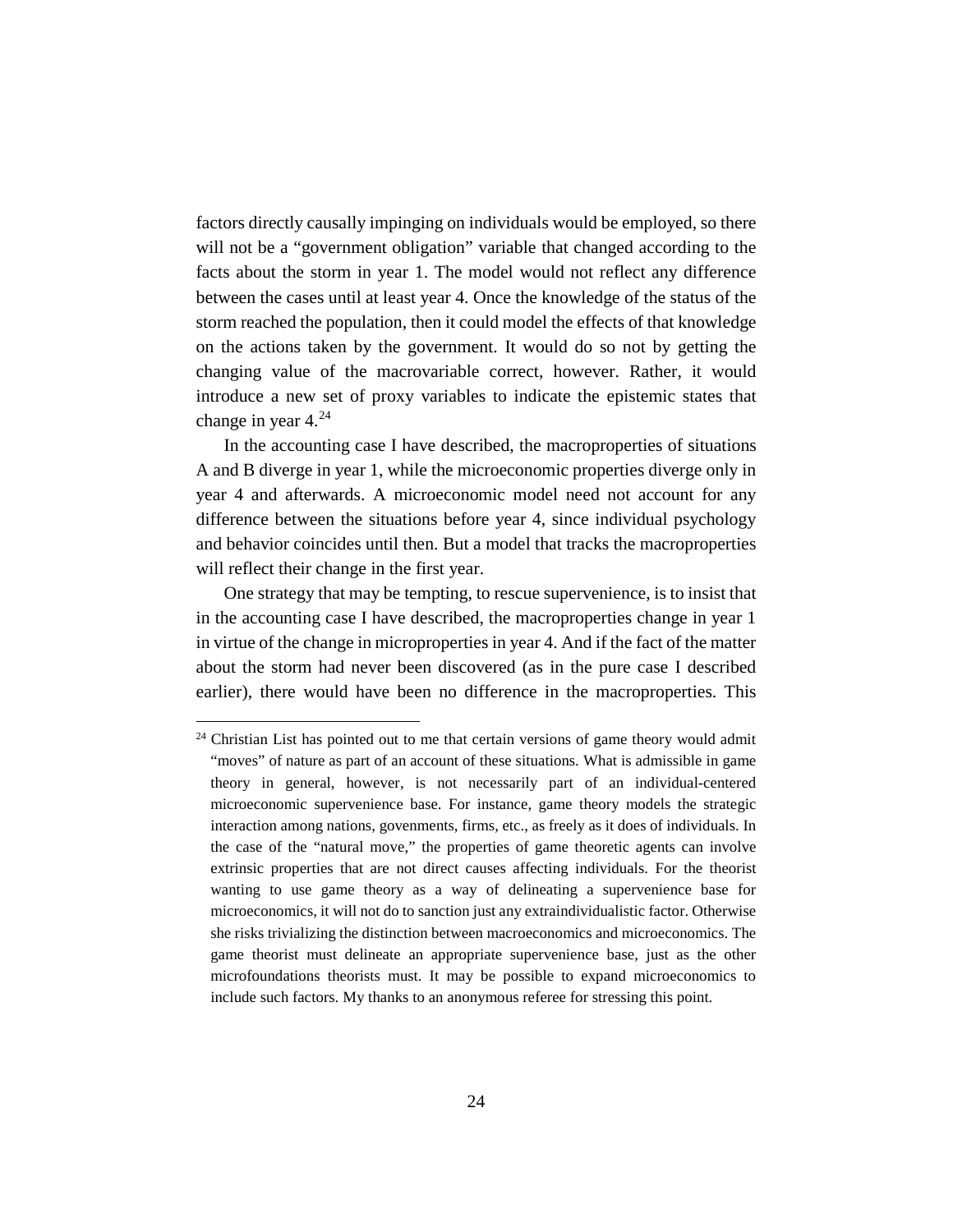strategy is rather desperate and unlikely. It is hard to see how it could consistently be maintained that every macroeconomic fact must be known, in order to be a macroeconomic fact. There may be epistemic requirements on macroeconomic facts and properties in general. It may be, for instance, that in order for something to be a liability, we are explicitly aware of the conditions for a thing to have the property *being a liability.* But that does not mean that we must know in every particular case whether such properties hold, in order for them to hold at all. If that were right, then we would never need to go back and restate a balance sheet.

This is a simplified case, and deals with a simple obligation of a government, rather than the more complicated macroproperties that are part of macroeconomic theory. But this sort of determination of the value of macrovariables is quite general. The same principles can be applied to the properties of entities at many levels, from households and firms to agencies, governments, nations, and global markets. The supervenience failure in this case is simply a consequence of the liability being a function of what happens in the world at large.

Many other macroeconomic properties are similar. It has, for instance, become increasingly clear that the real economy is substantially affected by the financial sector, and the instruments it employs, such as securities and derivative instruments. The hurricane insurance contract I described above is only a simple example of one such instrument, whose properties depend on facts about the world at large. Many if not most such instruments depend on similar facts — repos, mortgage-backed obligations, credit default obligations, and so on. This is only one category of examples, but it is already a large one. My aim in this paper has been to demonstrate an example of supervenience failure, and to point out a direction where we need to further investigate the ontology of macroeconomic properties. The mistake microfoundationalists seem to make is to assume that macroeconomic properties are either simple or gerrymandered aggregates of microeconomic ones. On scrutiny, there is no good reason why this should be so.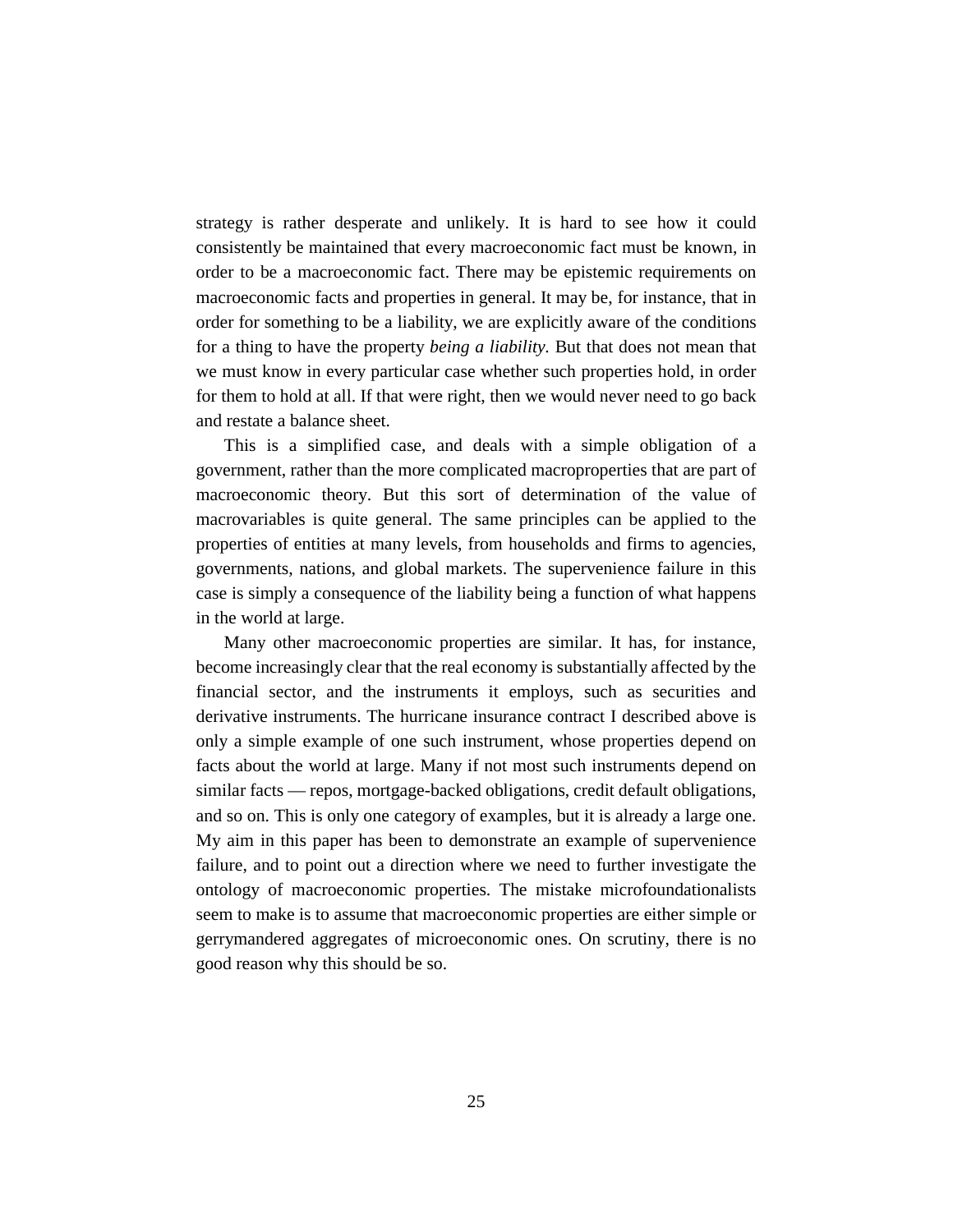## **5. Conclusion**

In the end, it is of course the burden of the supervenience theorist to clarify just what the supervenience claim is supposed to be, and hence to delineate the microeconomic property set. It is somewhat surprising that more attention has not been paid to the task. Here I have addressed a conception of microeconomics as placing at least some restrictions on the domain of microeconomic properties or objects — that is, taking the objects of microeconomics to be individual people and objects at the scale of the individual that they come in close causal contact with. This conception, I think, is consistent with the intentions and models of much mainstream microeconomic theory. If the foregoing arguments are correct, then microeconomics is built to solve a different problem than to found macroeconomics.

With the failure of supervenience, *a fortiori* there is no complete microeconomic explanation of all the macroeconomic phenomena, since the microeconomic properties do not even determine the macroproperties. Moreover, it is unlikely to be a straightforward matter to supplement the ontology of microeconomics such that it will exhaustively determine macroproperties and yet remain basically individualistic.

The failure of supervenience creates equal difficulties for current agentbased computational economics (ACE) models as it does for analytic ones, such as DSGE models. A good ACE model of a phenomenon will have to decide if it fundamentally wants to operate with a microeconomic ontology or not. Inasmuch as it does, it may successfully simulate the actions of agents, but it will not suffice for generating the values of macroeconomic properties. Inasmuch as the generation of macroeconomic properties is the goal, on the other hand, a computer model will not be simply agent-based.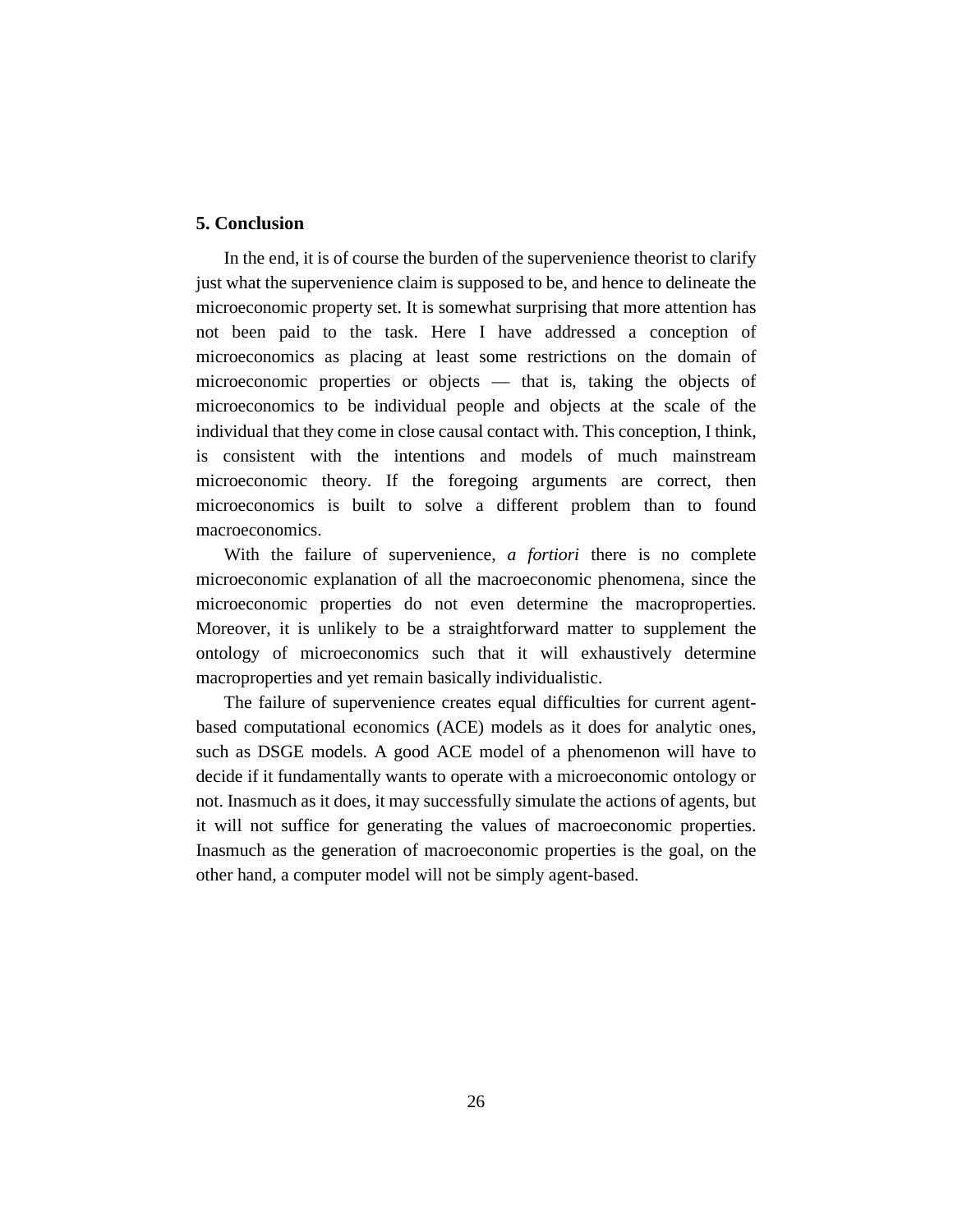## **References**

- Arrow, K. J. and F. Hahn (1971). *General Competitive Analysis,* San Francisco: Holden-Day.
- Bennett, K. (2004). "Global Supervenience and Dependence," *Philosophy and Phenomenological Research* 68, pp. 510-529.
- Currie, G. (1984). "Individualism and Global Supervenience," *British Journal for the Philosophy of Science* 35, pp. 345-358.
- Erturk, K. and G. Ozgur (2008). "The Decline of Traditional Banking and Endogenous Money," *Department of Economics Working Paper Series, University of Utah* 2008-16.
- Epstein, B. (2009). "Ontological Individualism Reconsidered," *Synthese* 166, pp. 187-213.
- Fine, K. (1994). "Essence and Modality," *Philosophical Perspectives* 8, pp. 1- 16.
- Fodor, J. A. (1980). "Methodological Solipsism Considered as a Reseach Strategy in Cognitive Psychology," *Behavioral and Brain Sciences* 3, pp. 63-109.
- Hartley, J. E. (1997). *The Representative Agent in Macroeconomics,* London: Routledge.
- Hausman, D. (1992). *The Inexact and Separate Science of Economics,* Cambridge: Cambridge University Press.
- Hoover, K. (1995). "Is Macroeconomics for Real?," *The Monist* 78, pp. 235- 257.
- ——— (2001a). *Causality in Macroeconomics,* Cambridge: Cambridge University Press.

<sup>———</sup> (2001b). *The Methodology of Empirical Macroeconomics,* Cambridge: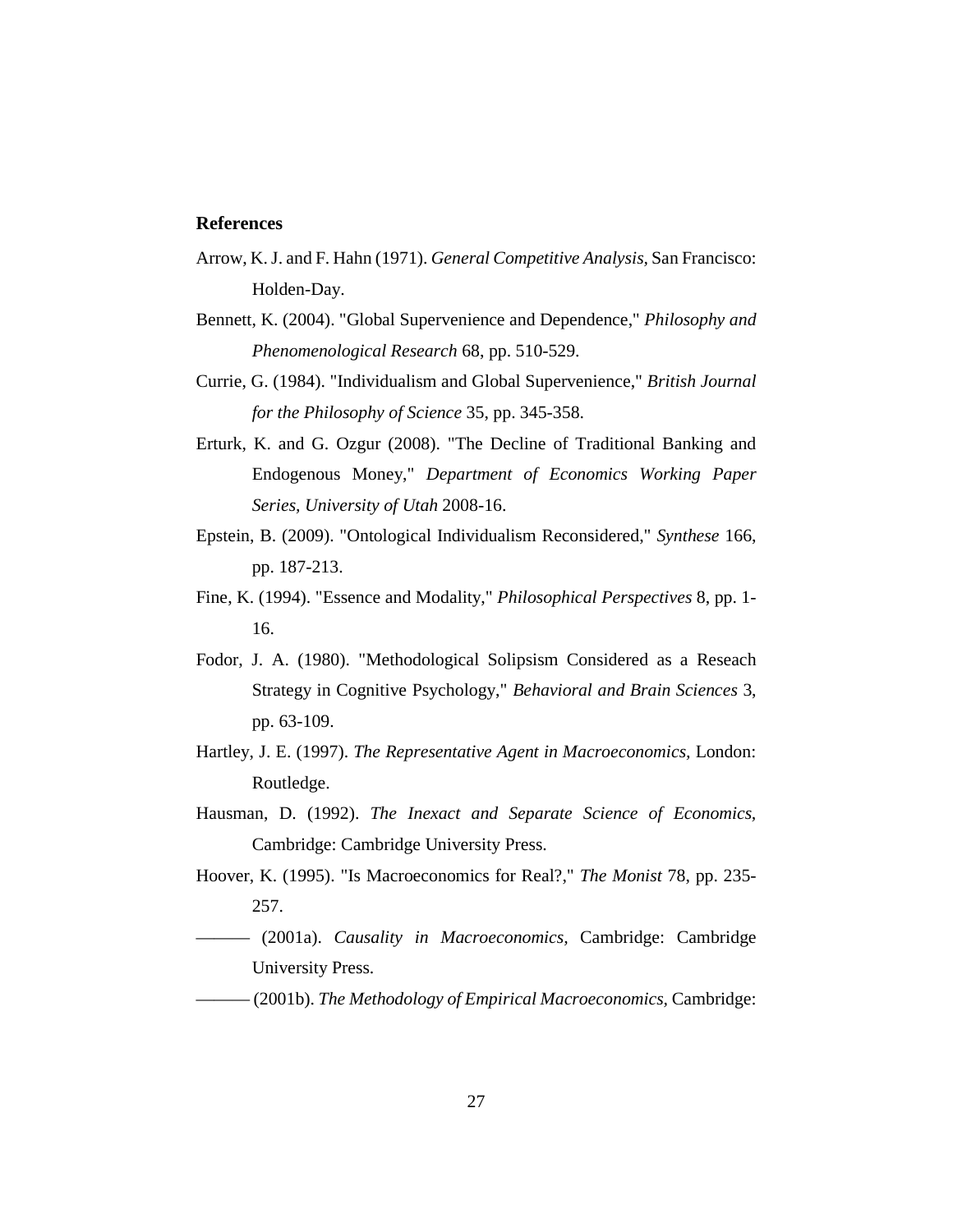Cambridge University Press.

- ——— (2006). "A NeoWicksellian in a New Classical World: The Methodology of Michael Woodford's Interest and Prices," *Journal of the History of Economic Thought* 28, pp. 143-149.
- $-$  (2009). "Microfoundations and the Ontology of Macroeconomics," in: H. Kincaid and D. Ross, eds., *Oxford Handbook of Philosophy of Economics*, Oxford: Oxford University Press.
- Janssen, C. W. (1993). *Microfoundations: A Critical Inquiry,* London: Routledge.
- Kallestrup, J. (2006). "The Causal Exclusion Argument," *Philosophical Studies* 131, pp. 459-485.
- Kim, J. (1984). "Concepts of Supervenience," *Philosophy and Phenomenological Research* 45, pp. 153-176.
- ——— (1987). "'Strong' and 'Global' Supervenience Revisited," *Philosophy and Phenomenological Research* 45, pp. 153-176.
- ——— (1998). *Mind in a Physical World,* Cambridge: MIT Press.
- <span id="page-27-2"></span> $-$  (2001). "Mental Causation and Consciousness: The Two Mind-Body Problems for the Physicalist," in: C. Gillett and B. Loewer, eds., *Physicalism and its Discontents*, Cambridge: Cambridge University Press.
- <span id="page-27-1"></span>Kincaid, H. (1997). *Individualism and the Unity of Science,* Lanham: Rowman and Littlefield.
- Kincaid, H. (1998). "Supervenience," in: J.B. Davis, D. W. Hands and U. Mäki, eds., *The Handbook of Economic Methodology*, Cheltenham: Edward Elgar.
- <span id="page-27-0"></span>Kirman, A. (1992). "Whom or What Does the Representative Agent